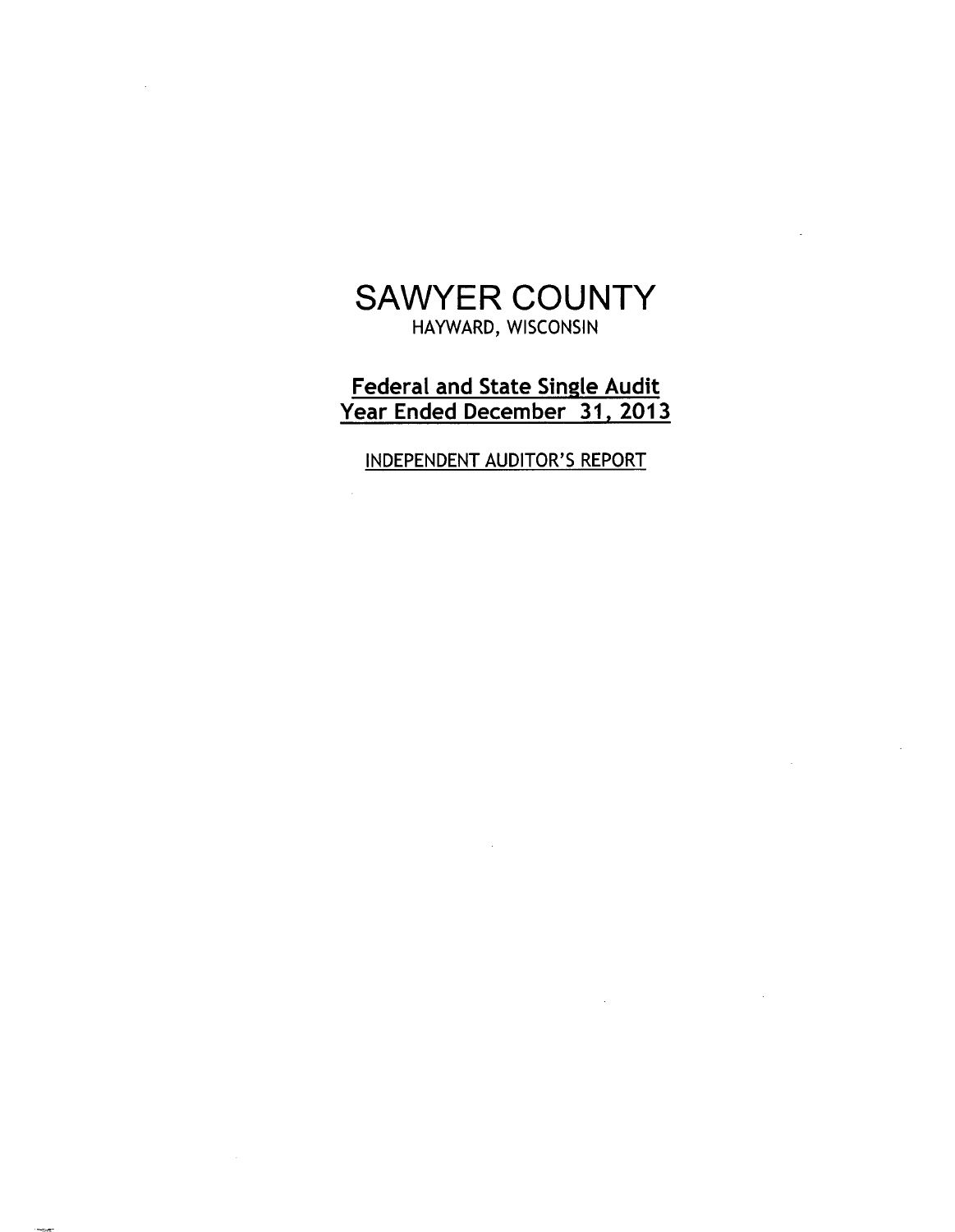$\mathcal{A}^{\mathcal{A}}$ 

#### FEDERAL AND STATE SINGLE AUDIT REPORTS YEAR ENDED DECEMBER 31, 2013

#### Table of Contents

| INDEPENDENT AUDITOR'S REPORT ON SUPPLEMENTARY<br>INFORMATION--UNQUALIFIED OPINION ON SCHEDULES<br>OF EXPENDITURES OF FEDERAL AND STATE AWARDS                                         |
|---------------------------------------------------------------------------------------------------------------------------------------------------------------------------------------|
|                                                                                                                                                                                       |
|                                                                                                                                                                                       |
| NOTES TO THE SCHEDULES OF EXPENDITURES OF FEDERAL                                                                                                                                     |
| INDEPENDENT AUDITOR'S REPORT ON INTERNAL CONTROL OVER FINANCIAL<br>REPORTING AND ON COMPLIANCE AND OTHER MATTERS BASED ON AN<br>AUDIT OF FINANCIAL STATEMENTS PERFORMED IN ACCORDANCE |
| INDEPENDENT AUDITOR'S REPORT ON COMPLIANCE FOR EACH MAJOR<br>PROGRAM AND ON INTERNAL CONTROL OVER COMPLIANCE REQUIRED BY                                                              |
|                                                                                                                                                                                       |
|                                                                                                                                                                                       |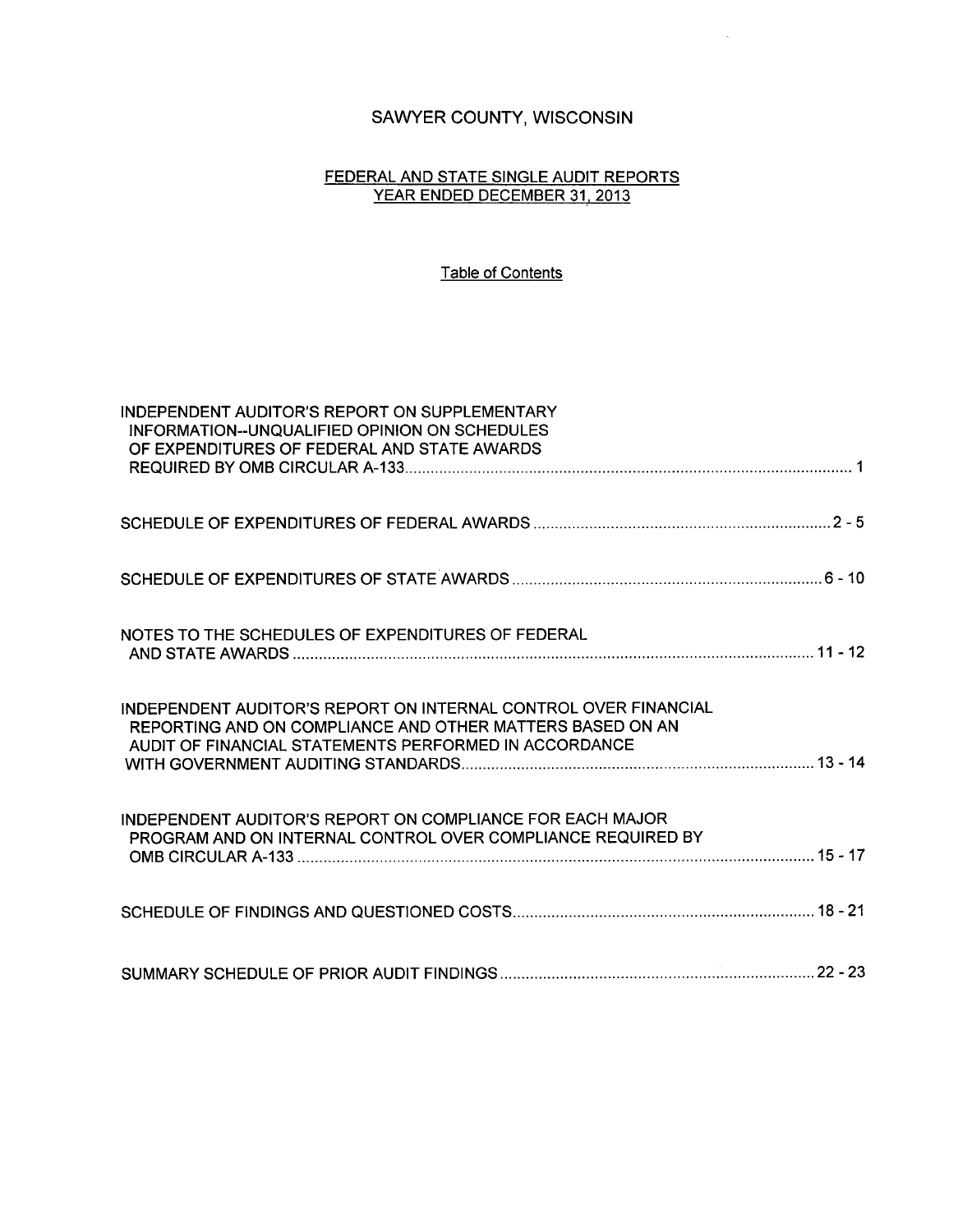# nderson•Hager•Moe

*:Hayward, Spooner and 'R.!:ceLake, Wisconsin*

Michael J. Hager, CPA Randall J. Pachal, CPA Susan E. Ritchie, CPA CVA larry R. Peterson, CPA Karen J. Siaminski, CPA Mark N. Beckman, CPA

> In Memoriam Gerald R. Anderson 1948-2007

10425 State Hwy. 27S • P. O. Box 986 • Hayward, WI 54843 PHONE (715) 634-2653 FAX (715) 634-2456 www.ahmcpa.com

#### INDEPENDENT AUDITOR'S REPORT ON SUPPLEMENTARY INFORMATION-UNQUALIFIED OPINION ON SCHEDULES OF EXPENDITURES OF FEDERAL AND STATE AWARDS REQUIRED BY OMB CIRCULAR A-133

The Board of Supervisors Sawyer County Hayward, Wisconsin 54843

#### Report on the Schedules of Expenditures of Federal and State Awards

We have audited the accompanying schedules of expenditures of federal and state awards of Sawyer County, Wisconsin ("County") for the year ended December 31, 2013, and the related notes.

#### Management's Responsibility

Management is responsible for the preparation and fair presentation of these financial statements in accordance with accounting principles generally accepted in the United States of America; this includes the design, implementation, and maintenance of internal control relevant to the preparation and fair presentation of a financial statement that is free from material misstatement, whether due to fraud or error.

#### Auditor's Responsibility

Our responsibility is to express an opinion on these financial statements based on our audit. We conducted our audit in accordance with auditing standards generally accepted in the United States of America; the standards applicable to financial audits contained in *Government Auditing Standards,* issued by the Comptroller General of the United States; OMB Circular A-133, *Audits of States, Local Governments,* and Non-Profit Organizations; and the State Single Audit Guidelines. Those standards and OMB Circular A- 133 require that we plan and perform the audit to obtain reasonable assurance about whether the financial statements are free of material misstatement.

An audit involves performing procedures to obtain audit evidence, about the amounts and disclosures in the financial statements. The procedures selected depend on the auditor's judgment, including the assessment of the risks of material misstatement of the financial statements, whether due to fraud or error. In making those risk assessments, the auditor considers internal control relevant to the entity's preparation and fair presentation of the financial statements in order to design audit procedures that are appropriate in the circumstances, but not for the purpose of expressing an opinion on the effectiveness of the entity's internal control. Accordingly, we express no such opinion. An audit also includes evaluating the appropriateness of accounting policies used and the reasonableness of significant accounting estimates made by management, as well as evaluating the overall presentation of the financial statements.

We believe that the audit evidence we have obtained is sufficient and appropriate to provide a basis for our audit opinions.

#### Opinion

In our opinion, the financial statements referred to above present fairly, in all material respects, the expenditures of federal and state awards of Sawyer County, Wisconsin for the year ended 2013, in accordance with accounting principles generally accepted in the United States of America.

Anderson Hogen + Moe S.C. *Chrolesson 1944* 

 $\ddot{\cdot}$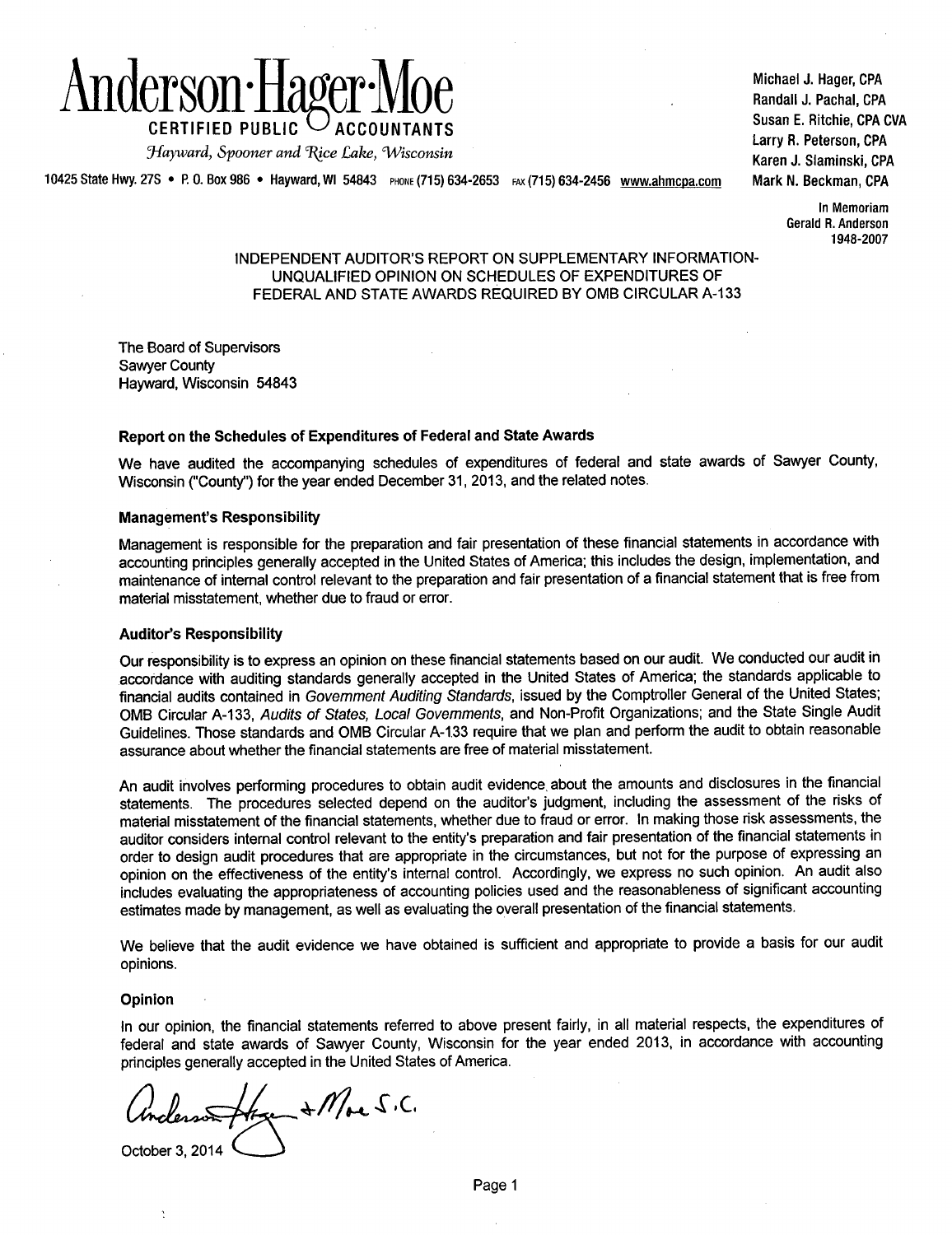$\sim$ 

#### SCHEDULE OF EXPENDITURES OF FEDERAL AWARD YEAR ENDED DECEMBER 31, 2013

|                                                                                                    | Federal          |              |                     |  |  |  |
|----------------------------------------------------------------------------------------------------|------------------|--------------|---------------------|--|--|--|
| Administering Agency/Pass Thru                                                                     | <b>CFDA</b>      | Federal      |                     |  |  |  |
| Agency/Award Description                                                                           | Number           |              | <b>Expenditures</b> |  |  |  |
|                                                                                                    |                  |              |                     |  |  |  |
| U.S. Department of Health and Human Services<br>Passed through Department of Health Services-State |                  |              |                     |  |  |  |
| Hospital Preparedness Program and Public Health Emergency Preparedness                             |                  |              |                     |  |  |  |
| BIOT FOCUS A PLANNING (7/1/13 - 6/30/14)                                                           | 93.074           | \$           | 30,317              |  |  |  |
| BIOT FOCUS A PLANNING (8/1/12 - 7/31/13)                                                           | 93.074           |              | 22,229              |  |  |  |
| Subtotal Hospital Preparedness Program and Public Health Emergency Preparedness                    |                  | \$           | 52,546              |  |  |  |
| Public Health Emergency Preparedness - Bioterrorism Preparedness                                   | 93.069           | S.           | 6,253               |  |  |  |
| Immunization Grants - Cons Contracts Imm                                                           | 93.268           | \$           | 8,324               |  |  |  |
|                                                                                                    |                  |              |                     |  |  |  |
| Temporary Assistance for Needy Families - Basic County Allocation                                  | 93.558           | $\mathbf{3}$ | 54,335              |  |  |  |
| Social Services Block Grant - Basic County Allocation                                              | 93.667           | - \$         | 94,766              |  |  |  |
|                                                                                                    |                  |              |                     |  |  |  |
| <b>Medicaid Cluster</b><br><b>TPA CLTS DD Autism</b>                                               |                  |              |                     |  |  |  |
| TPA CLTS DD other                                                                                  | 93.778<br>93.778 | \$           | 71<br>25,515        |  |  |  |
| TPA CLTS MH other                                                                                  | 93.778           |              | 7,505               |  |  |  |
| TPA CLTS PD other                                                                                  | 93.778           |              | 14,476              |  |  |  |
| CLTS DD other                                                                                      | 93.778           |              |                     |  |  |  |
| CLTS MH other                                                                                      | 93.778           |              | 1,242               |  |  |  |
| CLTS PD other                                                                                      | 93.778           |              | 314                 |  |  |  |
| <b>Cons Contracts MCH</b>                                                                          |                  |              | 1.255               |  |  |  |
| <b>WIMCR</b>                                                                                       | 93.778           |              | 553                 |  |  |  |
|                                                                                                    | 93.778           |              | 21,977              |  |  |  |
| Subtotal Medicaid Cluster                                                                          |                  | - 5          | 72,908              |  |  |  |
| Block Grants for Community Mental Health Services                                                  | 93.958           | \$           | 8,146               |  |  |  |
| Block Grants for Prevention and Treatment of Substance Abuse                                       | 93.959           | S.           | 50,066              |  |  |  |
| Preventive Health and Health Services - Cons Contracts PHHS                                        | 93.991           | \$           | 3,261               |  |  |  |
|                                                                                                    |                  |              |                     |  |  |  |
| Maternal and Child Health Services Block Grant to the States                                       |                  |              |                     |  |  |  |
| <b>Cons Contracts MCH</b>                                                                          | 93.994           | \$           | 9,097               |  |  |  |
| Reproductive Health                                                                                | 93.994           |              | 15,132              |  |  |  |
| Subtotal Maternal and Child Health Services Block Grant to the States                              |                  | \$           | 24,229              |  |  |  |
| Subtotal Passed Through Department of Health Services - State                                      |                  | - \$         | 374,834             |  |  |  |
| Passed through Department of Children and Families - State                                         |                  |              |                     |  |  |  |
| Promoting Safe & Stable Families                                                                   | 93.556           | \$           | 33,310              |  |  |  |
| TANF Cluster (Temporary Assistance for Needy Families)                                             |                  |              |                     |  |  |  |
| Fraud Prevention and Investigation                                                                 | 93.558           | \$           | 2,545               |  |  |  |
| Kinship Benefit                                                                                    | 93.558           |              | 26.952              |  |  |  |
| <b>Kinship Assessments</b>                                                                         | 93.558           |              | 2,362               |  |  |  |
| <b>Basic County Allocation</b>                                                                     | 93.558           |              | 27,246              |  |  |  |
|                                                                                                    |                  |              |                     |  |  |  |
| <b>Subtotal TANF Cluster</b>                                                                       |                  | \$           | 59,105              |  |  |  |
| Incentives AFDC Agency                                                                             | 93.560           | \$           | 43                  |  |  |  |
|                                                                                                    |                  |              |                     |  |  |  |
| <b>Total Federal Financial Assistance forwarded</b>                                                |                  | \$           | 467,292             |  |  |  |

The accompanying notes are an integral part of this schedule.

 $\hat{\mathcal{A}}$ 

 $\sim$ 

 $\sim$ 

 $\sim$ 

 $\bar{\beta}$ 

 $\frac{1}{2} \frac{1}{2} \frac{1}{2}$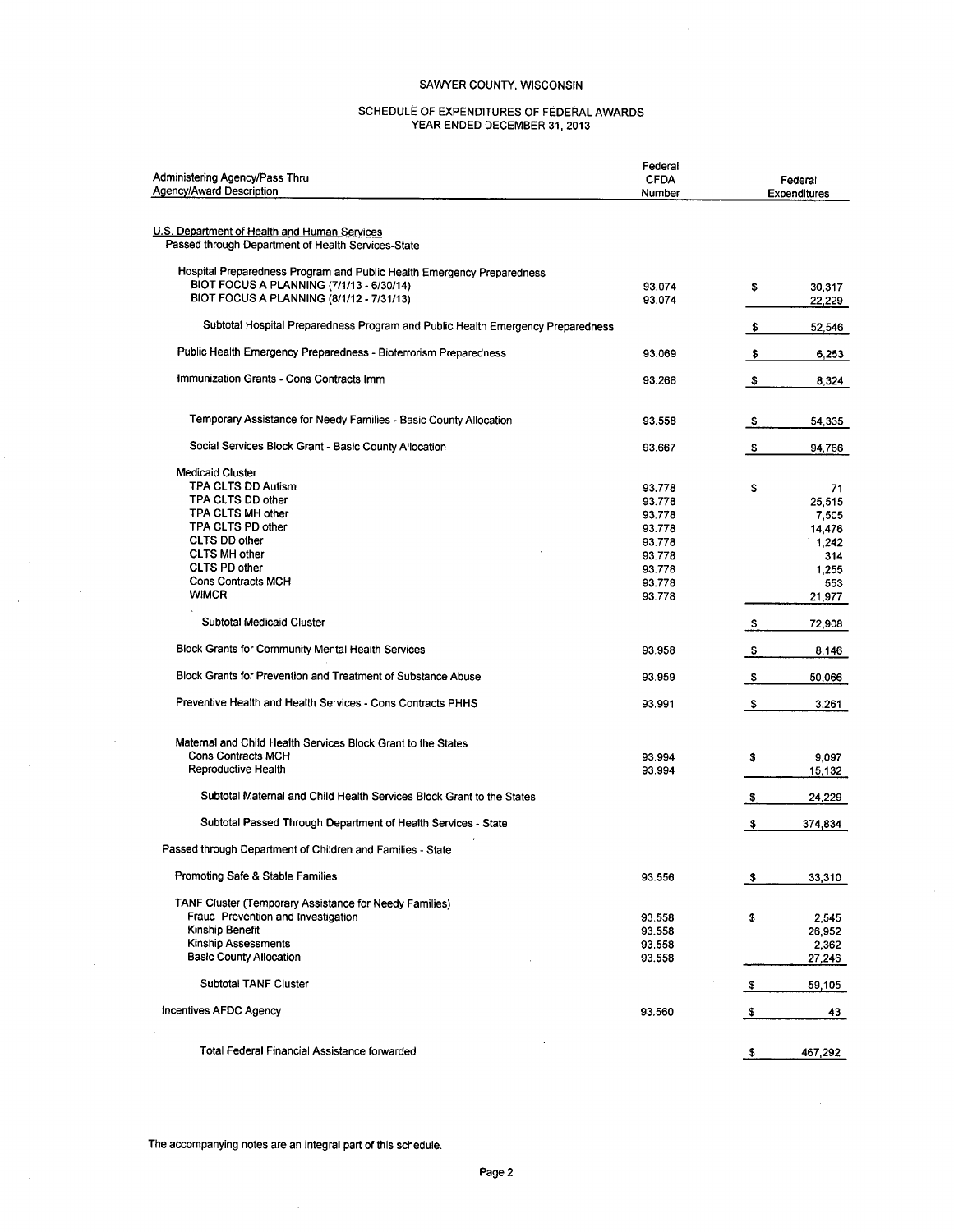#### SCHEDULE OF EXPENDITURES OF FEDERAL AWARD YEAR ENDED DECEMBER 31, 2013

| Administering Agency/Pass Thru<br><b>Agency/Award Description</b>   | Federal<br><b>CFDA</b><br>Number |                         | Federal<br>Expenditures |
|---------------------------------------------------------------------|----------------------------------|-------------------------|-------------------------|
| Total Federal Financial Assistance brought forward                  |                                  | \$                      | 467,292                 |
| U.S. Department of Health and Human Services (Continued)            |                                  |                         |                         |
| Child Support-                                                      |                                  |                         |                         |
| <b>MSL Incentives</b>                                               | 93.563                           | \$                      | 8,144                   |
| <b>CS Regular Expenditures</b>                                      | 93.563                           |                         | 232,588                 |
| <b>CS Enforcement</b>                                               | 93.563                           |                         | (4, 841)                |
| CS Qualifying Non IV-D Activities                                   | 93.563                           |                         | 435                     |
| CS Medical Support GPR Earned                                       | 93.563                           |                         | 617                     |
| CS Performance Incentive<br><b>FPLS Fees</b>                        | 93.563<br>93.563                 |                         | 51,722<br>(672)         |
| Subtotal Child Support                                              |                                  | \$                      | 287,993                 |
| CCDF Cluster (Child Care and Development Fund)                      |                                  |                         |                         |
| <b>Childcare Certification</b>                                      | 93.596                           | s                       | 11,451                  |
| Childcare Administration and Program Operations                     | 93.596                           |                         | 57,662                  |
| Subtotal CCDF Cluster                                               |                                  | \$                      | 69,113                  |
| Child Welfare Services-Basic County Allocation                      | 93.645                           | \$                      | 88 146                  |
| Foster Care - Title IV-E                                            |                                  |                         |                         |
| <b>Basic County Allocation</b>                                      | 93.658                           | \$                      | 14,335                  |
| CW Adam Walsh Foster/Adoptive Parent                                | 93.658                           |                         | 28                      |
| Subtotal Foster Care Title IV-E                                     |                                  | \$                      | 14,363                  |
| Social Services Block Grant                                         | 93.667                           | \$                      | 38,980                  |
| Chafee Foster Care Independence Program                             | 93.674                           | - \$                    | 16,750                  |
| <b>Medicaid Cluster</b>                                             |                                  |                         |                         |
| <b>Incentives Medicaid Agency</b>                                   | 93.778                           | \$                      | 97                      |
| <b>Collections Medicaid Agency</b>                                  | 93.778                           |                         | (288)                   |
| Subtotal Medicaid Cluster                                           |                                  | \$                      | (191)                   |
| Subtotal Passed Through Department of Children and Families - State |                                  | \$                      | 607,612                 |
| Passed Through Department of Corrections-State                      |                                  |                         |                         |
| Foster Care-Title IV-E                                              | 93.658                           | \$                      | 3,059                   |
| Child Welfare Service                                               | 93.645                           |                         | 2,040                   |
| Subtotal Passed Through Department of Corrections - State           |                                  | \$                      | 5.099                   |
| Passed Through Department of Administration                         |                                  |                         |                         |
| Low Income Home Energy Assistance                                   | 93.568                           | \$                      | 31,500                  |
| Subtotal Passed Through Department of Administration - State        |                                  | $\overline{\mathbf{r}}$ | 31,500                  |
| Passed Through Bayfield County                                      |                                  |                         |                         |
| Social Services Block Grant                                         | 93.667                           | \$                      |                         |
| Medical Assistance Program                                          | 93.778                           |                         | 1,076<br>155,996        |
| Subtotal Passed Through Bayfield County                             |                                  | \$                      | 157,072                 |
| Total Federal Financial Assistance forwarded                        |                                  | \$                      | 1,176,117               |

The accompanying notes are an integral part of this schedule.

 $\sim 10^{-1}$ 

 $\epsilon$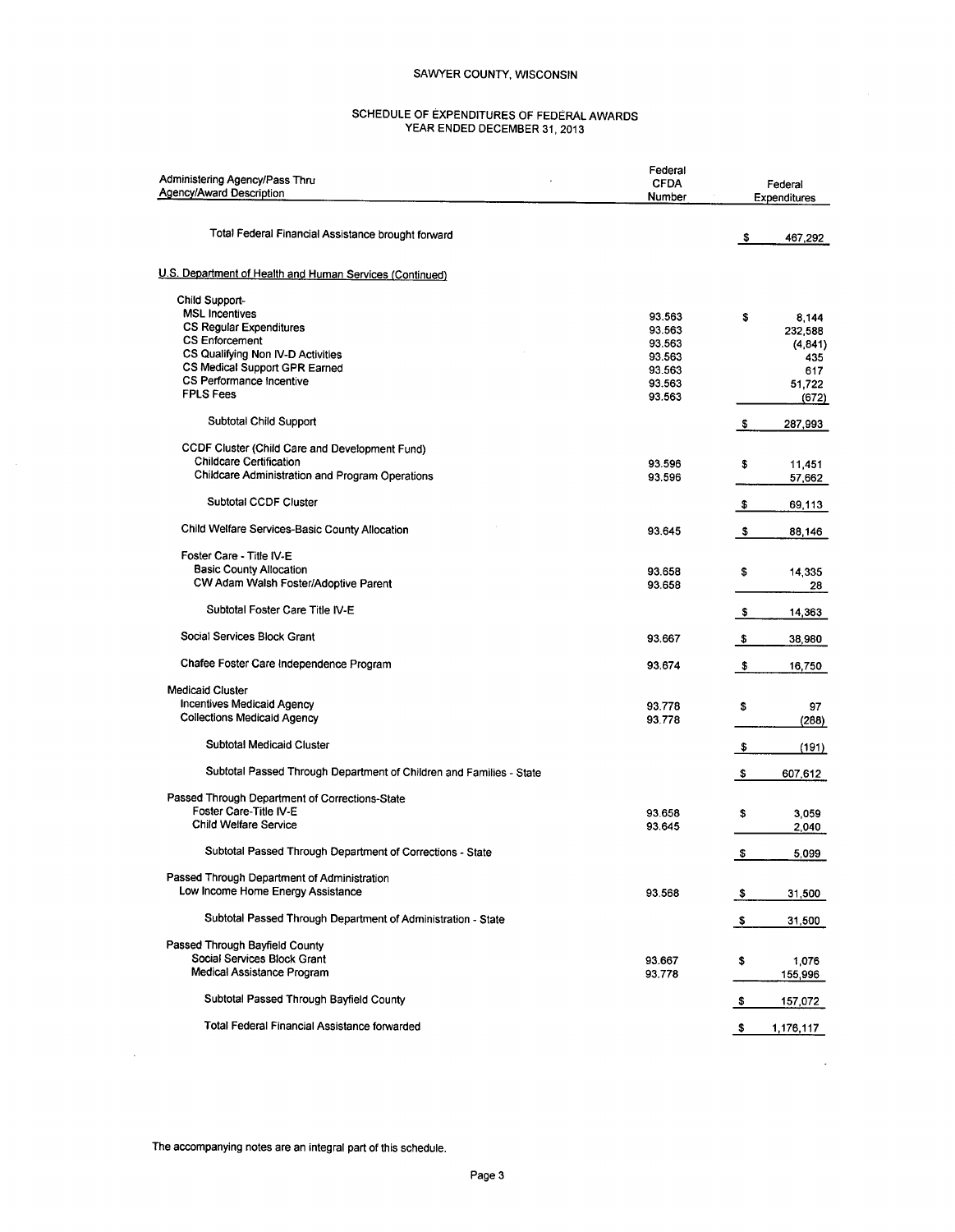$\hat{\mathcal{A}}$ 

#### SCHEDULE OF EXPENDITURES OF FEDERAL AWARDS YEAR ENDED DECEMBER 31, 2013

| Administering Agency/Pass Thru<br>Agency/Award Description                                              | Federal CFDA<br>Number |               | Federal<br>Expenditures |
|---------------------------------------------------------------------------------------------------------|------------------------|---------------|-------------------------|
| Total Federal Financial Assistance brought forward                                                      |                        | \$            | 1,176,117               |
| U.S. Department of Health and Human Services (Continued)<br>Passed Through Wood County                  |                        |               |                         |
| TANF Cluster - IM Available Alloc.                                                                      | 93.558                 | \$            |                         |
| Children's Health Insurance Program - IM Available Alloc.                                               | 93.767                 |               | 2,734<br>15,832         |
| Children's Health Insurance Program - IM Available Alloc. ACA                                           | 93.767                 |               | 446                     |
| Medical Assistance Program - IM Available Alloc.                                                        | 93.778                 |               | 117,331                 |
| Medical Assistance Program - IM Available Alloc. ACA                                                    | 93.778                 |               | 3,557                   |
| Subtotal Passed Through Wood County                                                                     |                        | \$            | 139,900                 |
| Total U.S. Department of Health and Human Services                                                      |                        | \$            | 1,316,017               |
| U.S. Department of Agriculture                                                                          |                        |               |                         |
| Passed through Department of Health Service-State                                                       |                        |               |                         |
| Special Supplemental Nutrition Program for Women, Infants & Children                                    |                        |               |                         |
| <b>WIC Total Grants</b>                                                                                 | 10.557                 | \$            | 89,401                  |
| <b>WIC Peer Counseling</b>                                                                              | 10.557                 |               | 9,550                   |
| Subtotal Special Supplemental Nutrition Program for Women, Infants & Children                           |                        |               |                         |
|                                                                                                         |                        | \$            | 98,951                  |
| SNAP Cluster (State Administrative Matching Grants for Supplemental Nutrition Assistance Program)       |                        |               |                         |
| FSET Admin 100% Fed Suppl                                                                               | 10.561                 | \$            | 443                     |
| <b>FSET Transp GPR/Fed Base</b>                                                                         | 10 561                 |               | 475                     |
| Subtotal SNAP Cluster                                                                                   |                        | \$            | 918                     |
| Subtotal Passed Through Department of Health Services - State                                           |                        | - \$          | 99,869                  |
| Passed through Department of Children and Families-State                                                |                        |               |                         |
| SNAP Cluster (State Administrative Matching Grants for Supplemental Nutrition Assistance Program)       |                        |               |                         |
| Incentives Food Stamp Agency                                                                            | 10.561                 | \$            | 523                     |
|                                                                                                         |                        |               |                         |
| Subtotal Passed Through Department of Children and Families - State                                     |                        | \$            | 523                     |
| Passed through Wood County                                                                              |                        |               |                         |
| SNAP Cluster (State Administrative Matching Grants for Supplemental Nutrition Assistance Program)       |                        |               |                         |
| <b>IM Avail Alloc</b>                                                                                   | 10.561                 | \$            | 84,608                  |
| <b>PPACA</b>                                                                                            | 10.561                 |               | 3,361                   |
|                                                                                                         |                        |               |                         |
| Subtotal Passed Through Wood County                                                                     |                        | -\$           | 87,969                  |
| Passed through Department of Natural Resources-State                                                    |                        |               |                         |
| Forest Service Schools and Roads Cluster:                                                               |                        |               |                         |
| Schools and Roads - National Forest Income                                                              | 10.665                 | \$            | 145,300                 |
| Schools and Roads - Payments in Lieu of Taxes                                                           | 10.665                 |               | 2.844                   |
| Subtotal Forest Service Schools and Roads Cluster - passed through Department of Natural Resources      |                        | -S            | 148,144                 |
| Total U.S. Department of Agriculture                                                                    |                        | $\mathbf{s}$  | 336,505                 |
|                                                                                                         |                        |               |                         |
| U.S. Department of Education<br>Early Intevention Services (IDEA) Cluster:                              |                        |               |                         |
| Passed Through Department of Health Services - State                                                    |                        |               |                         |
| Special Education - Grants for Infants and Families - Birth to Three Incentive                          | 84.181                 | S.            | 17,061                  |
| Total Early Intervention Services (IDEA) Cluster - passed through Department of Health Services - State |                        | $\frac{3}{2}$ | 17,061                  |
| Total U.S. Department of Education                                                                      |                        | \$            | 17,061                  |
| Total Federal Financial Assistance Forwarded                                                            |                        |               |                         |
|                                                                                                         |                        | \$            | 1,669,583               |

 $\hat{\boldsymbol{\beta}}$ 

 $\sim$ 

 $\sim$ 

 $\hat{\mathcal{A}}$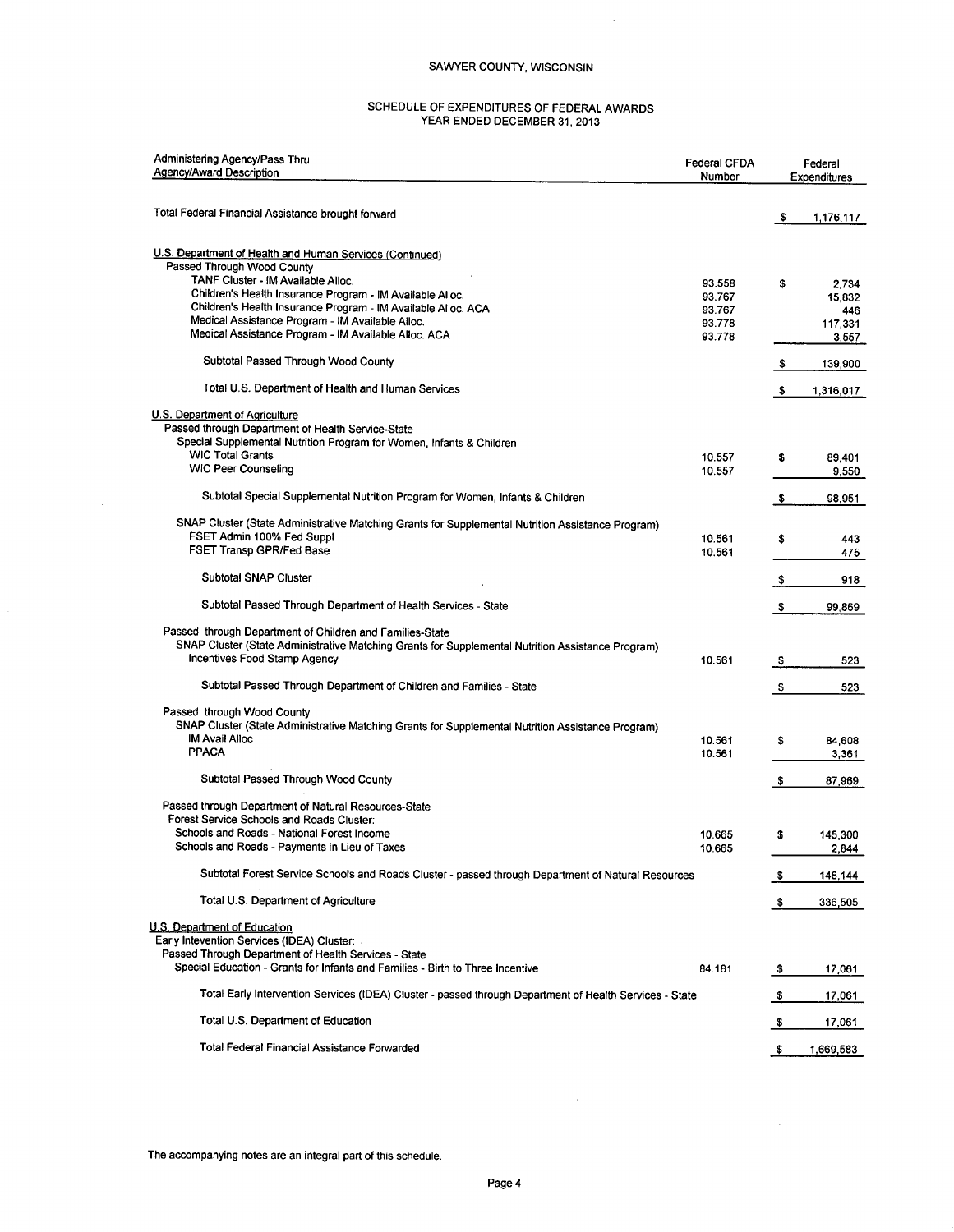$\hat{\mathcal{A}}$ 

 $\mathcal{L}_{\mathcal{A}}$ 

#### SCHEDULE OF EXPENDITURES OF FEDERAL AWARD: YEAR ENDED DECEMBER 31,2013

| Administering Agency/Pass Thru<br>Agency/Award Description                                                                  | <b>Federal CFDA</b><br>Number | Federal<br>Expenditures |                   |  |  |
|-----------------------------------------------------------------------------------------------------------------------------|-------------------------------|-------------------------|-------------------|--|--|
| Total Federal Financial Assistance brought forward                                                                          |                               | -\$                     | 1,669.583         |  |  |
| U.S. Department of Justice                                                                                                  |                               |                         |                   |  |  |
| Passed Through Wisconsin Department of Justice                                                                              |                               |                         |                   |  |  |
| Crime Victim Assistance (VOCA)                                                                                              | 16.575                        | $\sqrt{3}$              | 43,717            |  |  |
| Subtotal passed through Department of Justice                                                                               |                               | \$                      | 43,717            |  |  |
| Total U.S. Department of Justice                                                                                            |                               | \$                      | 43,717            |  |  |
| U.S. Department of Homeland Security                                                                                        |                               |                         |                   |  |  |
| Passed through WI Department of Administration - Office of Justice Assistance<br>Homeland Security Grant Program (wiscom)   |                               |                         |                   |  |  |
|                                                                                                                             | 97.067                        | <u>_\$</u>              | 8,999             |  |  |
| Subtotal passed through WI Department of Administration - Office of Justice Assistance                                      |                               | \$                      | 8,999             |  |  |
| Passed through Department of Administration - Department of Military Affairs                                                |                               |                         |                   |  |  |
| <b>Emergency Mangagement</b>                                                                                                | 97.042                        | - \$                    | 34 423            |  |  |
| Subtotal passed through Department of Administration - Department of Military Affairs                                       |                               | \$                      | 34.423            |  |  |
| Total U.S. Department of Homeland Security                                                                                  |                               | -\$                     | 43,422            |  |  |
| U.S. Department of Housing and Urban Development                                                                            |                               |                         |                   |  |  |
| Passed through Department of Commerce-State<br>Comm. Develop Block Grant (CDBG - State Admin. Small Cities Program Cluster) |                               |                         |                   |  |  |
|                                                                                                                             | 14.228                        | $\mathbf{s}$            | 11,938            |  |  |
| Total U.S. Department of Housing and Urban Development                                                                      |                               | $\sqrt{2}$              | 11,938            |  |  |
| U.S. Department of Transportation                                                                                           |                               |                         |                   |  |  |
| Passed through Department of Transportation-State<br>Transit Aids-Public Trans. For Non-Urban Areas (5311 Grant)            |                               |                         |                   |  |  |
| Transit Aids-Public Trans. For Non-Urban Areas (5311 Capital WI-18-9042)                                                    | 20.509<br>20.509              | \$                      | 686,809<br>40,141 |  |  |
| Transit Aids-Public Trans. For Non-Urban Areas (5311 Capital WI-18-9045)                                                    | 20.509                        |                         | 198,180           |  |  |
| Transit Aids-Public Trans. For Non-Urban Areas (5311 Grant conferences)                                                     | 20.509                        |                         | 4,200             |  |  |
| Transit Aids-Public Trans. Fro Non-Urban Areas (5311 Capital WI-18-0046)                                                    | 20.509                        |                         | 80.918            |  |  |
| ARRA - Transit Aids Capital Assistance nonurbanized Area Formula Program (5311)<br>Grant Number WI-86-X001                  | 20.509                        |                         | 1,441,300         |  |  |
| Subtotal Transit Aids                                                                                                       |                               | \$                      | 2,451,548         |  |  |
| <b>Highway Safety Cluster:</b>                                                                                              |                               |                         |                   |  |  |
| State & Community Highway Safety (Intensive Supervision Program)                                                            | 20.600                        | \$                      | 21,231            |  |  |
| Occupant Protection Incentive Grants - Seat Belt Enforcement                                                                | 20.602                        |                         | 5,008             |  |  |
| Child Safety & Child Booster Seat Incentive Grant                                                                           | 20.613                        |                         | 3,991             |  |  |
| Subtotal Highway Safety Cluster                                                                                             |                               | \$                      | 30,230            |  |  |
| Total U.S. Department of Transportation                                                                                     |                               | \$                      | 2,481,778         |  |  |
| <b>Total Federal Financial Expenditures</b>                                                                                 |                               | $\cdot$                 | 4,250,438         |  |  |

The accompanying notes are an integral part of this schedule.

 $\sim 10^{-10}$ 

J.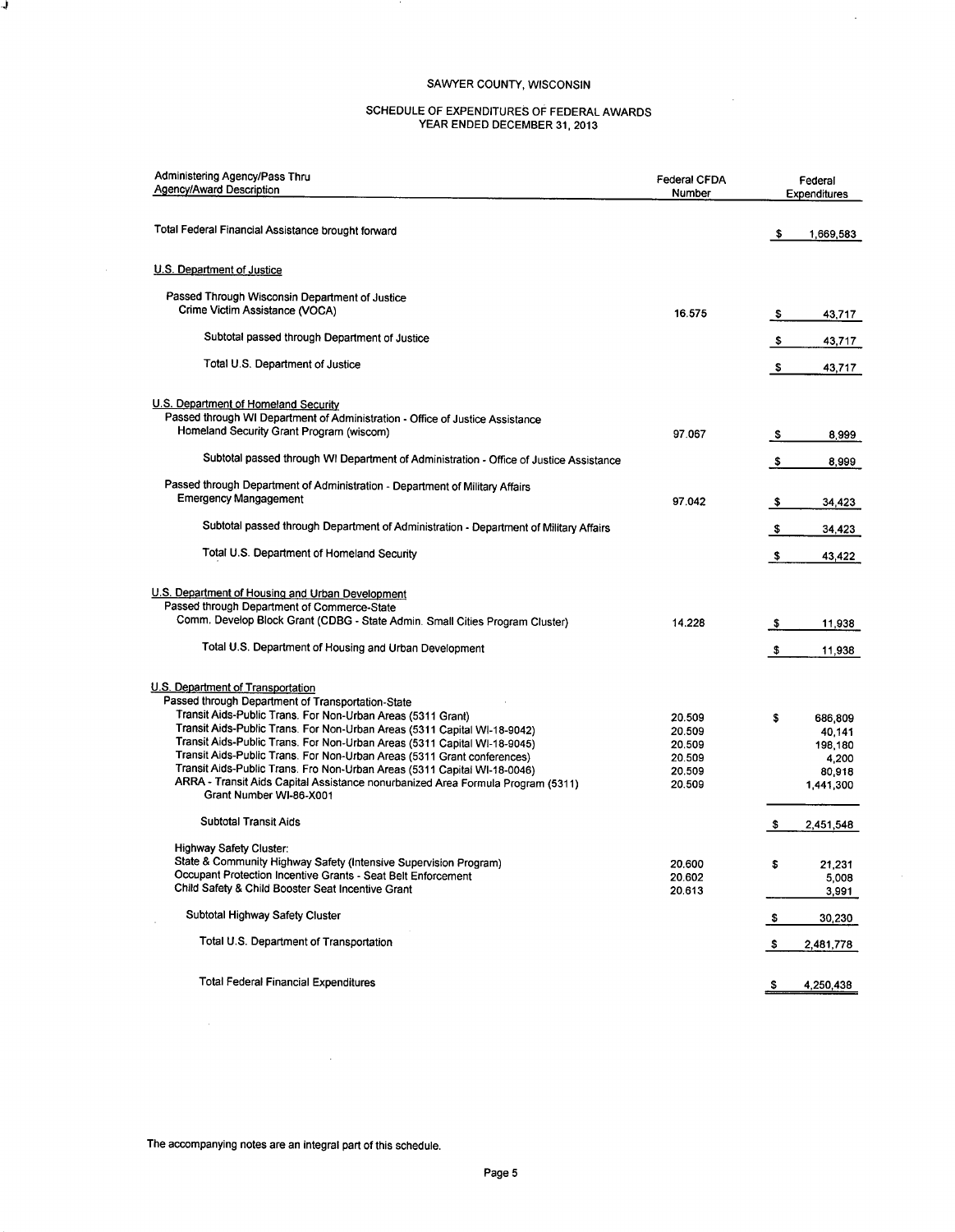$\sim 10$ 

 $\sim 10^{-1}$ 

|                                                     |            | Accrued         |                       |    | Receipts   |         |    | Expenditures |                      | Accrued           |
|-----------------------------------------------------|------------|-----------------|-----------------------|----|------------|---------|----|--------------|----------------------|-------------------|
|                                                     |            | (Deferred)      |                       |    | Grant      |         |    |              |                      | (Deferred)        |
| State Grantor Agency/                               | State I.D. | Reimbursements  |                       |    | Reimburse- | Local   |    | Grant        | Local                | Reimbursements    |
| Program Title and Year                              | Number     | January 1, 2013 |                       |    | ments      | Share   |    | Share        | Share                | December 31, 2013 |
|                                                     |            |                 |                       |    |            |         |    |              |                      |                   |
| Department of Health Services                       |            |                 |                       |    |            |         |    |              |                      |                   |
| Income Maintenance Allocation (through Wood County) | 435.283    |                 |                       |    |            |         |    |              |                      |                   |
| 2013                                                |            | \$              |                       | s. | 76,659 \$  | 143,841 | s. | 76,659 \$    | 143,841              | \$                |
| Income Maintenance ACA (through Wood County)        | 435.297    |                 |                       |    |            |         |    |              |                      |                   |
| 2013                                                |            |                 |                       |    | 7,427      |         |    | 7,427        | $\blacksquare$       |                   |
| Income Maintenance ACA (through Wood County)        | 435.298    |                 |                       |    |            |         |    |              |                      |                   |
| 2013                                                |            |                 |                       |    | 62         |         |    | 62           | $\ddot{\phantom{1}}$ |                   |
| <b>Adult Protective Services</b>                    | 435.312    |                 |                       |    |            |         |    |              |                      |                   |
| 2013                                                |            |                 |                       |    | 22,724     |         |    | 22,724       |                      |                   |
| COP                                                 | 435.367    |                 |                       |    |            |         |    |              |                      |                   |
| 2013                                                |            |                 |                       |    | 28,704     |         |    | 28,704       |                      |                   |
| <b>Alzheimers Family Support</b>                    | 435.381    |                 |                       |    |            |         |    |              |                      |                   |
| 2013                                                |            |                 |                       |    | 5,556      | 183     |    | 5,556        | 183                  |                   |
| Certified Mental Health Program                     | 435.517    |                 |                       |    |            |         |    |              |                      |                   |
| 2013                                                |            |                 |                       |    | 14,355     |         |    | 14,355       |                      |                   |
| <b>Basic County Allocation</b>                      | 435.561    |                 |                       |    |            |         |    |              |                      |                   |
| 2013                                                |            |                 |                       |    | 560,229    | 693,354 |    | 560,229      | 693,354              |                   |
| Family Support Program                              | 435.577    |                 |                       |    |            |         |    |              |                      |                   |
| 2013                                                |            |                 |                       |    | 36,075     |         |    | 36,075       | $\blacksquare$       |                   |
| State / County Match                                | 435.681    |                 |                       |    |            |         |    |              |                      |                   |
| 2013                                                |            |                 | $\blacksquare$        |    | 77,852     | 742,310 |    | 77,852       | 742,310              |                   |
| <b>IMD-OBRA Relocations</b>                         | 435.571    |                 |                       |    |            |         |    |              |                      |                   |
| 2013                                                |            |                 |                       |    | 11,991     | 8,913   |    | 11,991       | 8,913                |                   |
| <b>Birth to Three Initiative</b>                    | 435.550    |                 |                       |    |            |         |    |              |                      |                   |
| 2013                                                |            |                 | $\tilde{\phantom{a}}$ |    | 16,744     | 109,983 |    | 16,744       | 109,983              |                   |
| FSET Transp GPR                                     | 435.233    |                 |                       |    |            |         |    |              |                      |                   |
| 2013                                                |            |                 |                       |    | 475        |         |    | 475          |                      |                   |
| TPA CLTS DD Autism                                  | 435.832    |                 |                       |    |            |         |    |              |                      |                   |
|                                                     |            |                 |                       |    | 49         |         |    | 49           |                      |                   |
| 2013                                                |            |                 | $\mathbf{r}$          |    |            |         |    |              |                      |                   |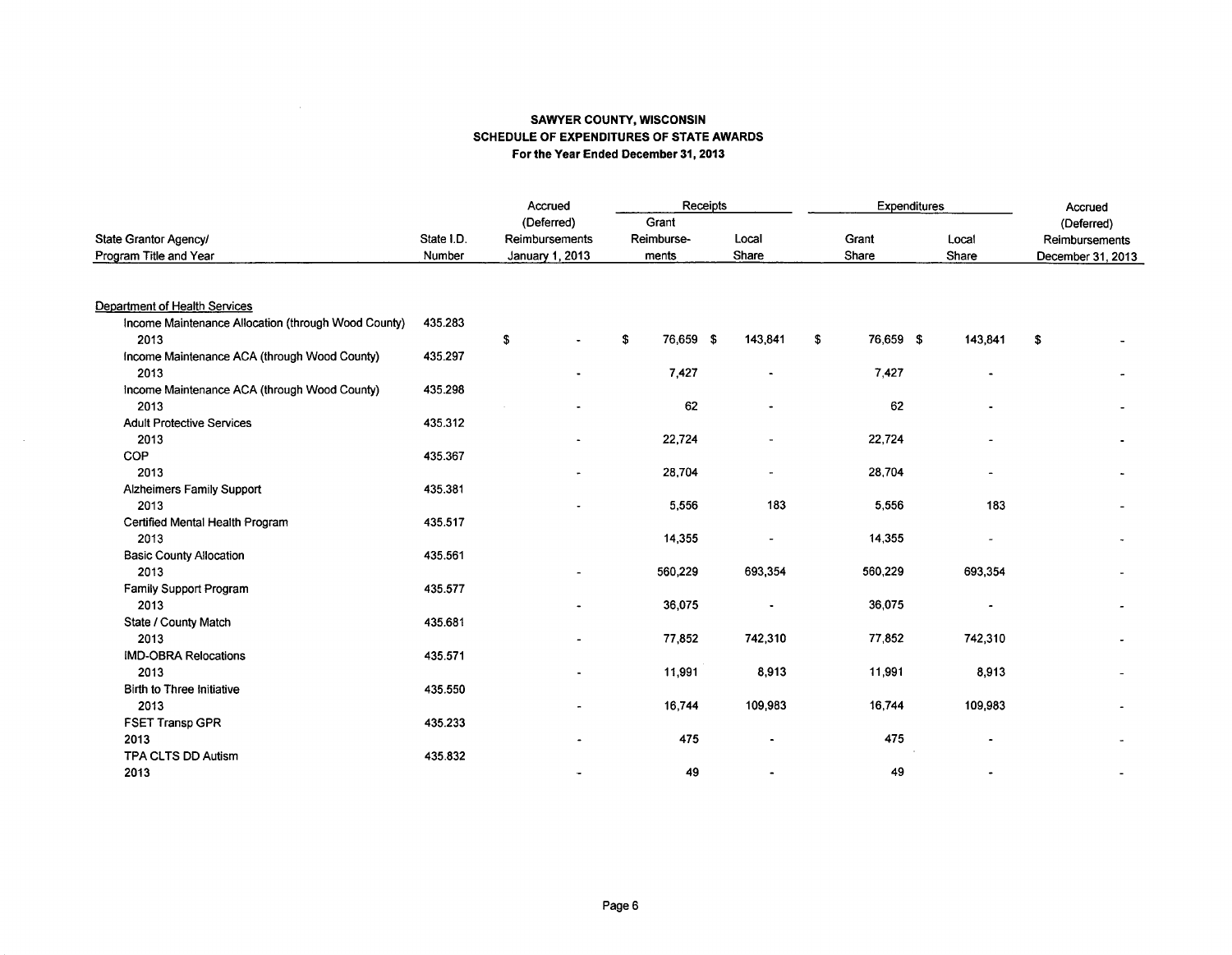|                                           |            | Accrued                        | Receipts            |                    | <b>Expenditures</b>      | Accrued        |                              |  |
|-------------------------------------------|------------|--------------------------------|---------------------|--------------------|--------------------------|----------------|------------------------------|--|
| State Grantor Agency/                     | State I.D. | (Deferred)<br>Reimbursements   | Grant<br>Reimburse- | Local              | Grant                    | Local          | (Deferred)<br>Reimbursements |  |
| Program Title and Year                    | Number     | January 1, 2013                | ments               | Share              | Share                    | Share          | December 31, 2013            |  |
| Department of Health Services (continued) |            |                                |                     |                    |                          |                |                              |  |
| TPA CLTS DD Other GPR                     | 435.835    |                                |                     |                    |                          |                |                              |  |
| 2013                                      |            | \$<br>$\overline{\phantom{a}}$ | \$.<br>$17,514$ \$  | $\Delta \sim 10^6$ | 17,514 \$<br>\$          |                | \$                           |  |
| CLTS DD OTH CWA Admi GPR                  | 435.835    |                                |                     |                    |                          |                |                              |  |
| 2013                                      |            |                                | 1,236               |                    | 1,236                    |                |                              |  |
| TPA CLTS MH Other GPR                     | 435.841    |                                |                     |                    |                          |                |                              |  |
| 2013                                      |            |                                | 5,121               |                    | 5,121                    |                |                              |  |
| CLTS MH OTH CWA Admin GPR                 | 435.841    |                                |                     |                    |                          |                |                              |  |
| 2013                                      |            |                                | 308                 |                    | 308                      |                |                              |  |
| TPA CLTS PD Other GPR                     | 435.847    |                                |                     |                    |                          |                |                              |  |
| 2013                                      |            |                                | 9,933               |                    | 9,933                    |                |                              |  |
| CLTS PD OTH CWA Admin GPR                 | 435.847    |                                |                     |                    |                          |                |                              |  |
| 2013                                      |            |                                | 1,249               |                    | 1,249                    | $\blacksquare$ |                              |  |
| Coordinated Services Team Counties 2014   | 435.81099  |                                |                     |                    |                          |                |                              |  |
| 2013                                      |            | (892)                          |                     |                    | 892                      |                |                              |  |
| Coordinated Services Team Counties 2015   | 435.81030  |                                |                     |                    |                          |                |                              |  |
| 2013                                      |            | $\blacksquare$                 | 42,387              |                    | 46,249                   |                | 3.862                        |  |
| Coordinated Services Team Counties 2016   | 435.81038  |                                |                     |                    |                          |                |                              |  |
| 2013                                      |            |                                | 4,690               |                    | $\overline{\phantom{a}}$ | $\blacksquare$ | (4,690)                      |  |
| <b>WIC Farmers Market Grant</b>           | 435.154720 |                                |                     |                    |                          |                |                              |  |
| 2013                                      |            |                                | 849                 | 1,227              | 849                      | 1,227          |                              |  |
| WWWP-GPR ss.255.06(2)                     | 435.157000 |                                |                     |                    |                          |                |                              |  |
| 2013                                      |            |                                | 15,993              | 1,683              | 15,993                   | 1,683          |                              |  |
| Cons Contracts Child LD                   | 435.157720 |                                |                     |                    |                          |                |                              |  |
| 2013                                      |            |                                | 3,174               | 173                | 3,174                    | 173            |                              |  |
| Cons Contracts MCH                        | 435.159320 |                                |                     |                    |                          |                |                              |  |
| 2013                                      |            |                                | 553                 | 1,157              | 553                      | 1.157          |                              |  |
| <b>Reproductive Health</b>                | 435.159321 |                                |                     |                    |                          |                |                              |  |
| 2013                                      |            |                                | 11,670              | 34,965             | 11,670                   | 34.965         |                              |  |

 $\sim 100$ 

 $\sim 10^7$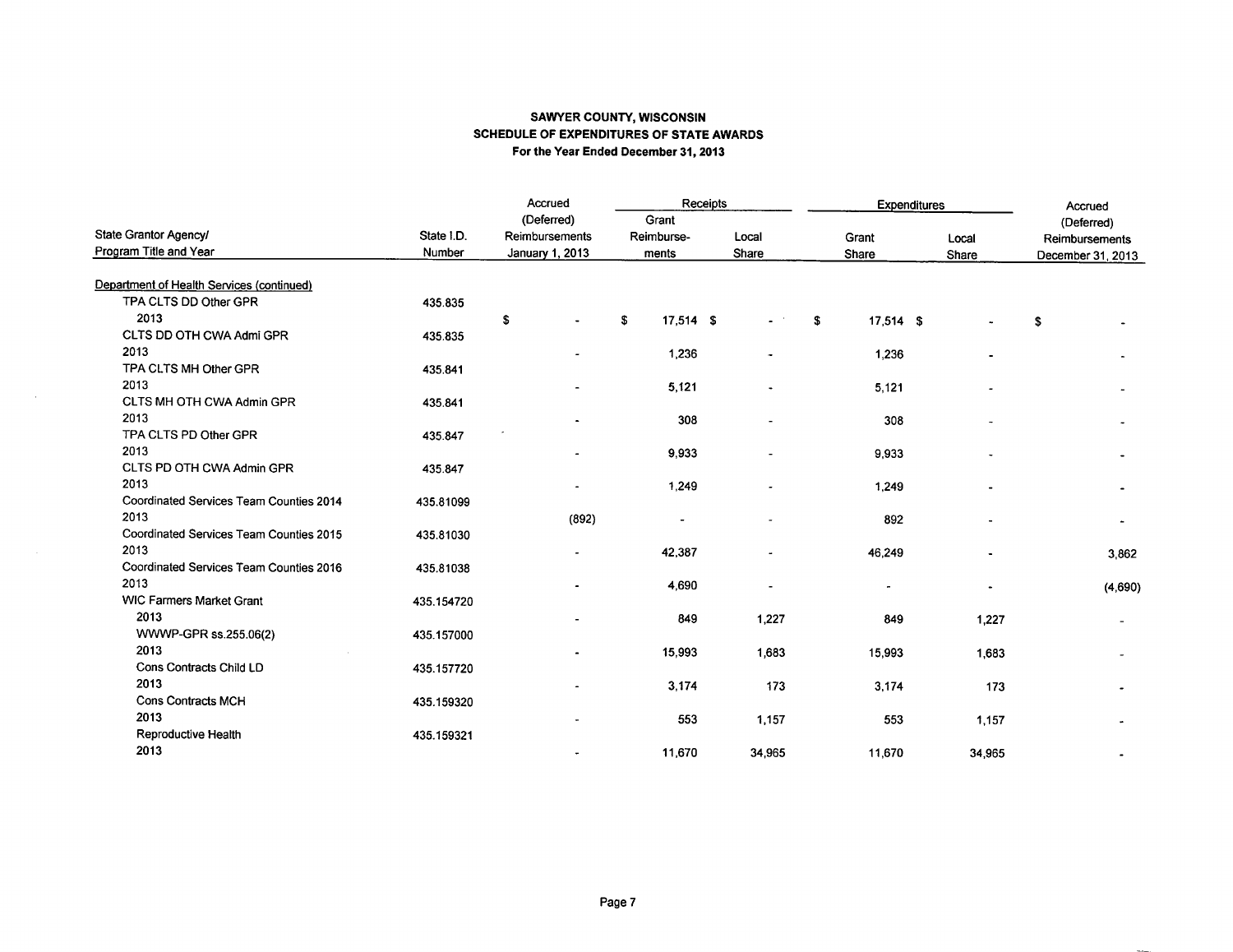$\sim 10^{-1}$ 

 $\bar{\alpha}$ 

|                                                                    |            |    | Accrued         |    | Receipts   |     |           |    | Expenditures |           |    | Accrued           |
|--------------------------------------------------------------------|------------|----|-----------------|----|------------|-----|-----------|----|--------------|-----------|----|-------------------|
|                                                                    |            |    | (Deferred)      |    | Grant      |     |           |    |              |           |    | (Deferred)        |
| State Grantor Agency/                                              | State I.D. |    | Reimbursements  |    | Reimburse- |     | Local     |    | Grant        | Local     |    | Reimbursements    |
| Program Title and Year                                             | Number     |    | January 1, 2013 |    | ments      |     | Share     |    | Share        | Share     |    | December 31, 2013 |
|                                                                    |            |    |                 |    |            |     |           |    |              |           |    |                   |
| Department of Health Services (continued)                          |            |    |                 |    |            |     |           |    |              |           |    |                   |
| <b>Gambling Awareness</b>                                          | 435.533000 |    |                 |    |            |     |           |    |              |           |    |                   |
| 2013                                                               |            | s  |                 | \$ | 3.203S     |     |           | \$ | $3,320$ \$   |           | S. | 117               |
| <b>Elder Abuse Service</b>                                         | 435.560490 |    |                 |    |            |     |           |    |              |           |    |                   |
| 2013                                                               |            |    | 6,000           |    | 17,033     |     |           |    | 18,722       |           |    | 7,689             |
| Aging & Disability Resource Center (through Bayfield Cr 435.560100 |            |    |                 |    |            |     |           |    |              |           |    |                   |
| 2013                                                               |            |    | 30,893          |    | 171,186    |     |           |    | 175,395      |           |    | 35,102            |
| <b>Total Department of Health Services</b>                         |            | S. | 36,001          | S. | 1,165,001  | -\$ | 1,737,789 | s. | 1,171,080 \$ | 1.737,789 | \$ | 42,080            |
|                                                                    |            |    |                 |    |            |     |           |    |              |           |    |                   |
| Department of Children and Families                                |            |    |                 |    |            |     |           |    |              |           |    |                   |
| Incentives AFDC Agency                                             | 437-238    | S  |                 | S  | 34S        |     |           | \$ | 34S          |           | \$ |                   |
| <b>Incentives Medicaid Agency</b>                                  | 437-267    |    |                 |    | 97         |     |           |    | 97           |           |    |                   |
| <b>Collections Medicaid Agency</b>                                 | 437-267    |    |                 |    | (288)      |     |           |    | (288)        |           |    |                   |
| Incentives Foodstamp Agency                                        | 437-267    |    |                 |    | 523        |     |           |    | 523          |           |    |                   |
| CW Adam Walsh Foster/Adoptive Parent                               | 437-3324   |    |                 |    | 76         |     |           |    | 76           |           |    |                   |
| <b>Basic County Allocation</b>                                     | 437-3561   |    |                 |    | 140,904    |     |           |    | 140,904      |           |    |                   |
| State / Couty Match                                                | 437-3681   |    |                 |    | 24,836     |     | 364,582   |    | 24,836       | 364,582   |    |                   |
| CW Domestic Abuse / Children's Service                             | 437-5102   |    |                 |    | 40,000     |     | 10,021    |    | 40,000       | 10,021    |    |                   |
| CS State 2011 GPR/PR funding alloc                                 | 437-7502   |    |                 |    | 23,080     |     | 96,962    |    | 23,080       | 96,962    |    |                   |
| <b>Total Department of Children and Families</b>                   |            |    |                 | S. | 229,262 \$ |     | 471,565   | \$ | 229,262 \$   | 471,565   | S  |                   |
|                                                                    |            |    |                 |    |            |     |           |    |              |           |    |                   |
| Department of Corrections                                          |            |    |                 |    |            |     |           |    |              |           |    |                   |
| Community Youth and Family Aids Program (Youth Aids)               | 410.313    | \$ | (8, 568)        | \$ | 226,635 \$ |     | 188,997   | \$ | 260,403 \$   | 188,997   | \$ | 25,200            |
| Community Intervention Program (Capacity Building)                 | 410.302    |    | 772             |    | 3,188      |     | $\bullet$ |    | 3,565        |           |    | 1,149             |
| <b>Total Department of Corrections</b>                             |            | S. | (7.796)         | \$ | 229.823 \$ |     | 188,997   | \$ | 263,968 \$   | 188.997   | S  | 26,349            |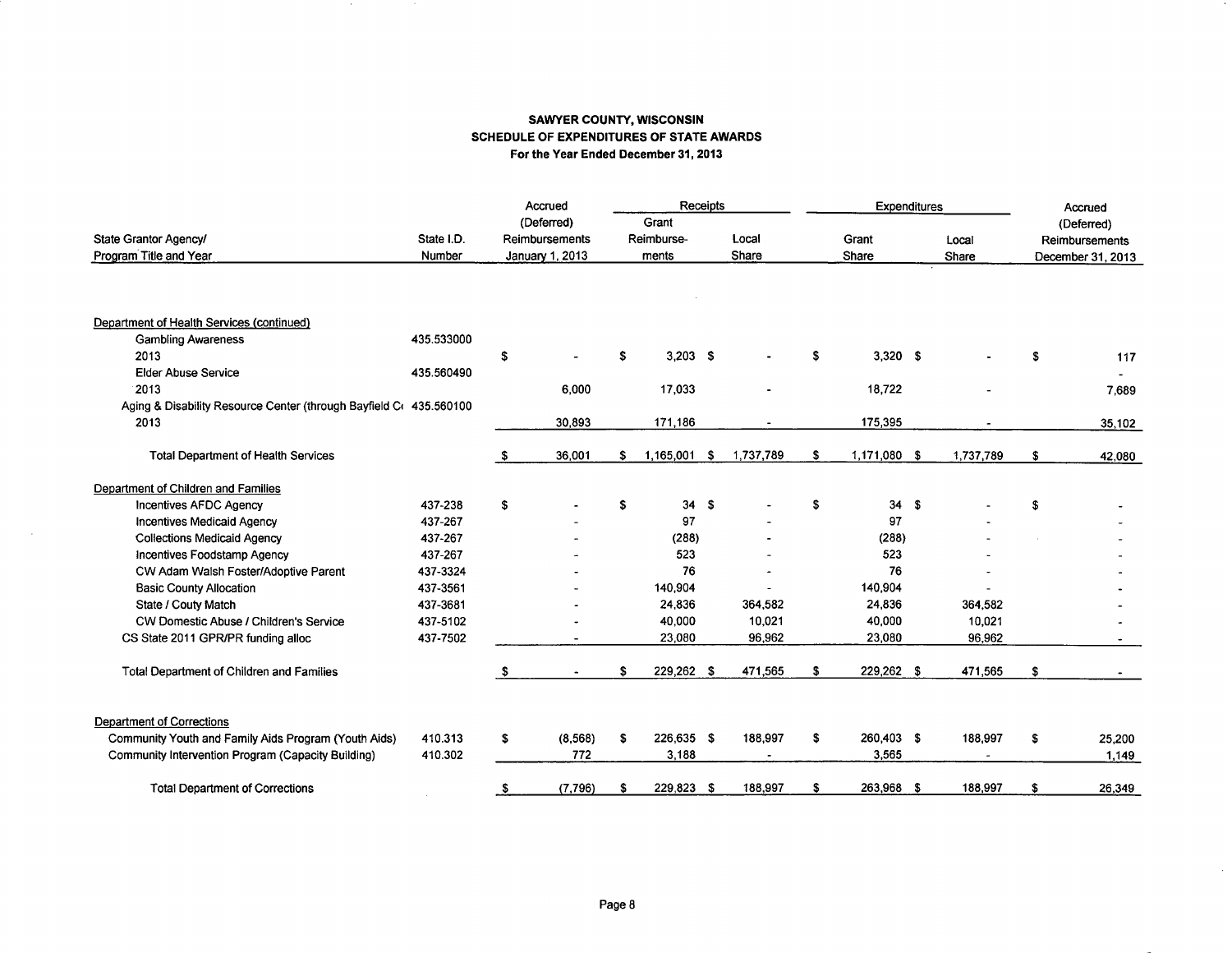|                                                             |                              |      | Accrued                             |    | Receipts            |         |    | Expenditures   |     |                |    | Accrued               |
|-------------------------------------------------------------|------------------------------|------|-------------------------------------|----|---------------------|---------|----|----------------|-----|----------------|----|-----------------------|
| State Grantor Agency/                                       | State I.D.                   |      | (Deferred)<br><b>Reimbursements</b> |    | Grant<br>Reimburse- | Local   |    |                |     |                |    | (Deferred)            |
| Program Title and Year                                      | Number                       |      | January 1, 2013                     |    |                     | Share   |    | Grant<br>Share |     | Local<br>Share |    | <b>Reimbursements</b> |
|                                                             |                              |      |                                     |    | ments               |         |    |                |     |                |    | December 31, 2013     |
| Department of Natural Resources                             |                              |      |                                     |    |                     |         |    |                |     |                |    |                       |
| <b>Wildlife Damage Claims</b>                               | 370.553/370.549 \$           |      | 45,660                              | S  | 45.660 \$           |         | \$ | 28.012 \$      |     |                | S  | 28.012                |
| Snowmobile Aid-Trail Areas                                  | 370.569 / .574 / .575        |      | (14, 463)                           |    | 99.695              |         |    | 88.395         |     |                |    | (25, 763)             |
| All Terrain Vehicle Aid-Trail Areas                         | 370.576 / 370.577            |      | (11,518)                            |    | 156,391             |         |    | 85,107         |     |                |    | (82, 802)             |
| Boating, ATV, and Snowmobile Enforcement                    | 370.381 / .550 / .551 / .552 |      | 6,800                               |    | 32,632              | 36,227  |    | 32,851         |     | 36,227         |    | 7,019                 |
| Recreation Aids - Fish, Wildlife, and Forestry              | 370.564                      |      | (37,798)                            |    | 5,722               |         |    | 80             |     |                |    | (43, 440)             |
| Resource Aids - Forest Croplands and Managed Land           | 370.566                      |      |                                     |    | 53,449              | $\sim$  |    | 53,449         |     |                |    |                       |
| <b>County Forest Administrator Grants</b>                   | 370.572                      |      |                                     |    | 32,191              | 431     |    | 32,191         |     | 431            |    |                       |
| <b>Boat Landing Project</b>                                 | 370.573                      |      | (4, 364)                            |    | ÷.                  | 16,588  |    | 6,728          |     | 16,588         |    | 2,364                 |
| Aquatic Invasive Species Control Grant                      | 370.678                      |      |                                     |    | 15,602              | 33,391  |    | 50,872         |     | 33,391         |    | 35,270                |
| <b>Total Department of Natural Resources</b>                |                              | S    | (15,683)                            | £. | 441,342 \$          | 86,637  | £. | 377,685 \$     |     | 86,637         | £. | (79, 340)             |
| Department of Transportation                                |                              |      |                                     |    |                     |         |    |                |     |                |    |                       |
| <b>Transit Operating Aids</b>                               | 395.104                      | - \$ | 87.252                              | S. | 374,590 \$          | 316.040 | s. | 350,505 \$     |     | 316,040        | S  | 63,167                |
| <b>Total Department of Transportation</b>                   |                              | S.   | 87,252                              | £  | 374,590 \$          | 316,040 | s. | 350,505 \$     |     | 316,040        | S  | 63,167                |
| Department of Safety and Professional Services              |                              |      |                                     |    |                     |         |    |                |     |                |    |                       |
| Wisconsin Fund Private Sewage System                        | 143.11                       | S.   |                                     | £. | 13,971 \$           |         | \$ | 13,971 \$      |     |                | S. |                       |
| <b>Total Department of Safety and Professional Services</b> |                              | \$   |                                     | \$ | 13,971 \$           |         | \$ | 13,971 \$      |     |                | s. |                       |
| Department of Military Affairs                              |                              |      |                                     |    |                     |         |    |                |     |                |    |                       |
| <b>Emergency Management Planning Aid</b>                    | 465.337                      | -S   |                                     | \$ | $2,571$ \$          |         | \$ | $5,141$ \$     |     |                | S  | 2.570                 |
| <b>Total Department of Military Affairs</b>                 |                              | \$   |                                     | S. | $2,571$ \$          |         | S  | 5,141          | - S |                | S  | 2,570                 |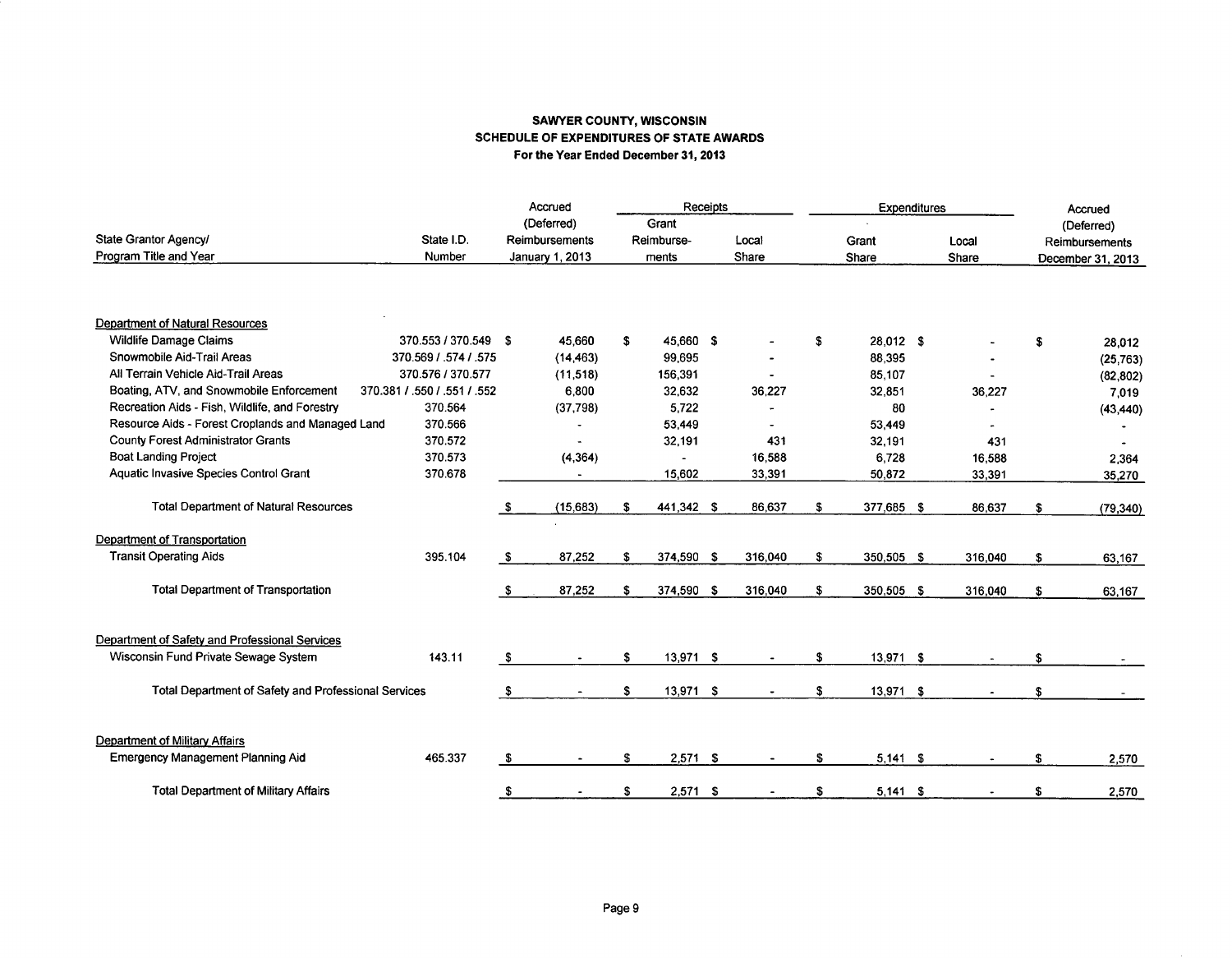$\sim$ 

 $\sim$ 

|                                                                                                                                                             |                               |    | Accrued                  |    | <b>Receipts</b>     |      |           |    | <b>Expenditures</b> |           |    | Accrued                    |
|-------------------------------------------------------------------------------------------------------------------------------------------------------------|-------------------------------|----|--------------------------|----|---------------------|------|-----------|----|---------------------|-----------|----|----------------------------|
|                                                                                                                                                             |                               |    | (Deferred)               |    | Grant               |      |           |    |                     |           |    | (Deferred)                 |
| State Grantor Agency/                                                                                                                                       | State I.D.                    |    | Reimbursements           |    | Reimburse-          |      | Local     |    | Grant               | Local     |    | Reimbursements             |
| Program Title and Year                                                                                                                                      | Number                        |    | January 1, 2013          |    | ments               |      | Share     |    | Share               | Share     |    | December 31, 2013          |
| Department of Agriculture, Trade and Consumer<br>Protection                                                                                                 |                               |    |                          |    |                     |      |           |    |                     |           |    |                            |
| County Staff and Support<br>Land and Water Resource Management                                                                                              | 115.15                        | \$ | 76,357                   | \$ | 76,357 \$           |      | 293,170   | S  | 82,785 \$           | 293,170   | £. | 82,785                     |
| <b>Implementation Projects</b>                                                                                                                              | 115.40                        |    |                          |    | 16,698              |      |           |    | 16,698              |           |    |                            |
| <b>Total Department of Agriculture, Trade</b><br>and Consumer Protection                                                                                    |                               | S. | 76.357                   | \$ | 93,055 \$           |      | 293,170   | \$ | 99,483 \$           | 293,170   | \$ | 82,785                     |
| Department of Justice<br><b>County-Tribal Assistance</b>                                                                                                    | 455.263                       | \$ | (11.563)                 | £. | 58,508 \$           |      |           | \$ | 18,706 \$           |           | \$ | (51, 365)                  |
| <b>Total Department of Justice</b>                                                                                                                          |                               | £. | (11.563)                 | s. | 58,508 \$           |      |           | £. | 18,706 \$           |           | \$ | (51, 365)                  |
| Department of Administration<br>Federal Public Benefits Grant (LIHEAP)<br><b>Traffic Stop Data Collection Grant</b><br><b>Land Information Board Grants</b> | 505.371<br>505.627<br>505.118 | S  | 3,919<br>(54)<br>(9,737) | S. | 24,958 \$<br>14,174 |      | 66        | S  | 24,480 \$<br>3,122  |           | \$ | 3,441<br>(54)<br>(20, 855) |
| <b>Total Department of Administration</b>                                                                                                                   |                               | 5. | (5, 872)                 | S  | 39,132 \$           |      | 66        | S  | 27,602 \$           |           |    | (17, 468)                  |
| <b>Total State Financial Assistance</b>                                                                                                                     |                               | ≗  | 158,696                  | S  | 2,647,255           | - \$ | 3,094,264 | S  | 2,557,403 \$        | 3,094,198 | S. | 68,778                     |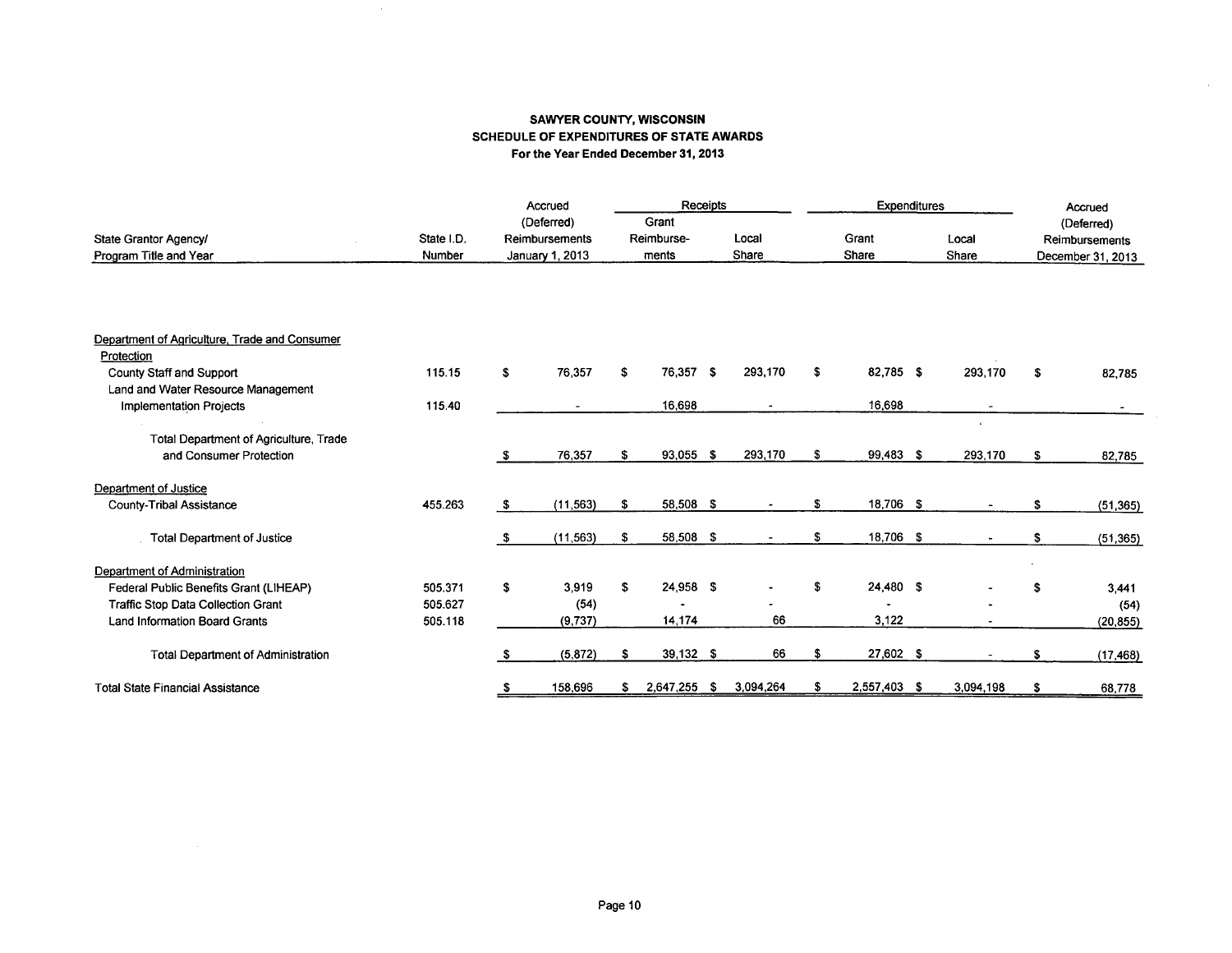#### NOTES TO THE SCHEDULES OF EXPENDITURES OF FEDERAL AND STATE AWARDS

#### YEAR ENDED DECEMBER 31, 2013

#### NOTE A - Basis of Presentation

The accompanying schedules of expenditures of federal and state awards (the Schedules) include the federal and state grant activity of Sawyer County, Wisconsin ("County") under programs of the federal and state governments for the year ended December 31,2013. The information in these Schedules is presented in accordance with the requirements of OMB Circular A-133, *Audits of States, Local Governments, and Non-Profit Organizations* and the State Single Audit Guidelines. Because the Schedules present only a selected portion of the operations of the County, it is not intended to and does not present the financial position, changes in net assets, or cash flows of the County.

NOTE B – Summary of Significant Accounting Policies

The County uses the modified accrual method of accounting for preparation of the financial statements, including the Schedule of Expenditures of Federal/State Awards.

Pass-through entity identifying numbers are presented where available.

#### NOTE C - Food Assistance

For the year ended December 31, 2013, the following unaudited amounts were paid directly by the State of Wisconsin to residents of Sawyer County as recipients under the following Federal Financial Assistance Programs:

Food Stamps

#### \$4.452,275

NOTE D - Health Care Facility

The County does not operate a nursing home or other health care provider facility.

NOTE E - Insurance

The amount of insurance coverage that is carried by the County is \$34,075,714 which covers buildings, equipment, and vehicles owned by the County.

#### NOTE F-Clusters

Medicaid Cluster federal expenditures total \$349,601. \$72,908 passed through Wisconsin Department of Health Services, \$191 take-back through Wisconsin Department of Children and Families, \$120,888 passed through Wood County, Wisconsin, and \$155,996 passed through Bayfield County, Wisconsin.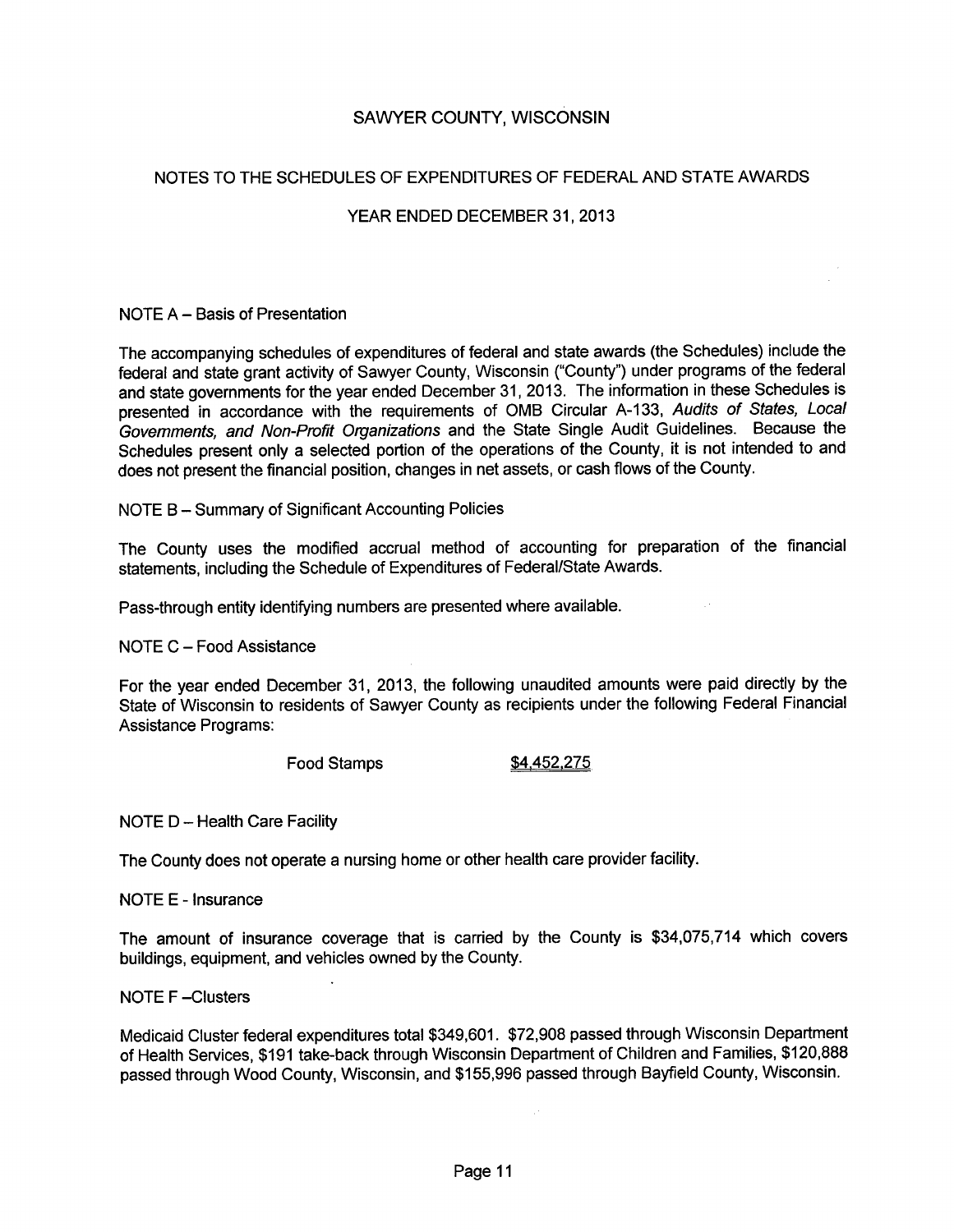#### NOTES TO THE SCHEDULES OF EXPENDITURES OF FEDERAL AND STATE AWARDS

#### YEAR ENDED DECEMBER 31, 2013

#### NOTE G - Federal Award Expenditures passed through multiple departments

Temporary Assistance for Needy Families (93.558) federal expenditures total \$116,174. \$54,335 passed through Wisconsin Department of Health Services, \$59,105 passed through Wisconsin Department of Children and Families, and \$2,734 passed through Wood County, Wisconsin.

Social Services Block Grant (93.667) federal expenditures total \$134,822. \$94,766 passed through Wisconsin Department of Health Services, \$38,980 passed through Wisconsin Department of Children and Families, and \$1,076 passed through Bayfield County, Wisconsin. .

Child Welfare Service (93.645) federal expenditures total \$90,186. \$88,146 passed through Wisconsin Department of Children and Families, and \$2,040 passed through Wisconsin Department of Corrections.

Foster Care - Title IV-E (93.658) federal expenditures total \$17,422. \$14,363 passed through Wisconsin Department of Children and Families and \$3,059 passed through Wisconsin Department of Corrections.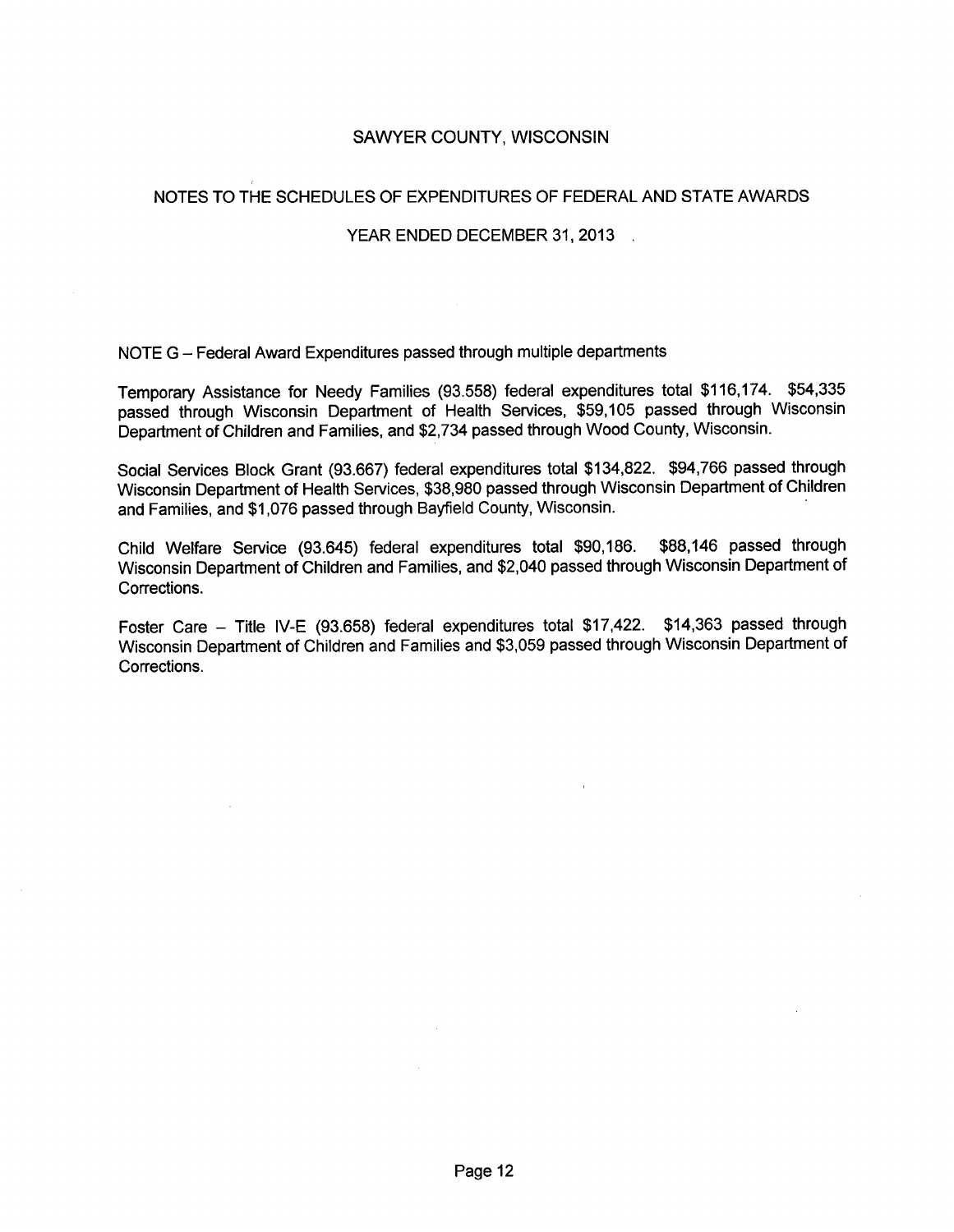

10425 State Hwy. 27S • P. O. Box 986 • Hayward, WI 54843 PHONE (715) 634-2653 FAX (715) 634-2456 [www.ahmcpa.com](http://www.ahmcpa.com)

Michael J. Hager, CPA Randall J. Pachal, CPA Susan E. Ritchie, CPA CVA Larry R. Peterson, CPA Karen J. Siaminski, CPA Mark N. Beckman, CPA

> In Memoriam Gerald R.Anderson 1948-2007

#### INDEPENDENT AUDITOR'S REPORT ON INTERNAL CONTROL OVER FINANCIAL REPORTING AND ON COMPLIANCE AND OTHER MATTERS BASED ON AN AUDIT OF FINANCIAL STATEMENTS PERFORMED IN ACCORDANCE WITH *GOVERNMENT AUDITING STANDARDS*

The Board of Supervisors Sawyer County Hayward, Wisconsin 54843

We have audited, in accordance with the auditing standards generally accepted in the United States of America and the standards applicable to financial audits contained in *Government Auditing Standards* issued by the Comptroller General of the United States, the financial statements of the governmental activities, the business-type activities, each major fund, and the aggregate remaining fund information of Sawyer County, Wisconsin ("County"), as of and for the year ended December 31, 2013, and the related notes to the financial statements, which collectively comprise the County's basic financial statements and have issued our report thereon dated October 3,2014.

#### Internal Control Over Financial Reporting

In planning and performing our audit of the financial statements, we considered the County's internal control over financial reporting (internal control) to determine the audit procedures that are appropriate in the circumstances for the purpose of expressing our opinions on the financial statements, but not for the purpose of expressing an opinion on the effectiveness of the County's internal control. Accordingly, we do not express an opinion on the effectiveness of the County's internal control.

A *deficiency in internal control* exists when the design or operation of a control does not allow management or employees, in the normal course of performing their assigned functions, to prevent, or detect and correct, misstatements on a timely basis. A *material weakness* is a deficiency, or a combination of deficiencies, in internal control such that there is a reasonable possibility that a material misstatement of the entity's financial statements will not be prevented, or detected and corrected on a timely basis. A *significant deficiency* is a deficiency, or a combination of deficiencies, in internal control that is less severe than a material weakness, yet important enough to merit attention by those charged with governance.

Our consideration of internal control was for the limited purpose described in the first paragraph of this section and was not designed to identify all deficiencies in internal control that might be material weaknesses or significant deficiencies and therefore, material weaknesses or significant deficiencies may exist that were not identified. Given these limitations, during our audit we did not identify any deficiencies in internal control that we consider to be material weaknesses. We did identify certain deficiencies in internal control, described in the accompanying schedule of findings and questioned costs that we consider to be significant deficiencies. See items 13-1 and 13-2.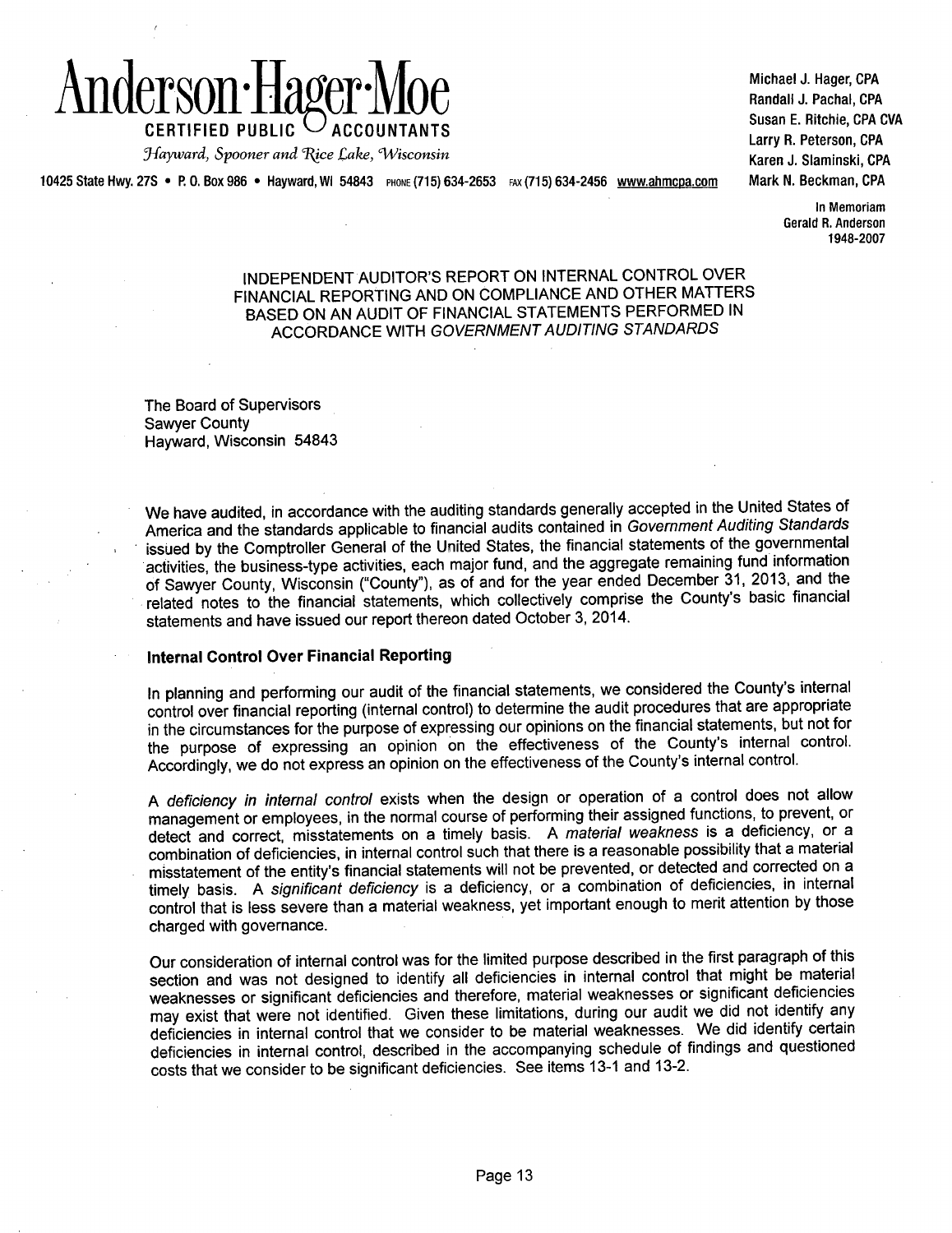#### **Compliance and Other Matters**

As part of obtaining reasonable assurance about whether the County's financial statements are free from material misstatement, we performed tests of its compliance with certain provisions of laws, regulations, contracts, and grant agreements, noncompliance with which could have a direct and material effect on the determination of financial statement amounts. However, providing an opinion on compliance with those provisions was not an objective of our audit, and accordingly, we do not express such an opinion. The results of our tests disclosed instances of noncompliance or other matters that are required to be reported under *Government Auditing Standards* and which are described in the accompanying schedule of findings and questioned costs as item 13-3.

#### **County's Response to Findings**

The County's response to the findings identified in our audit is described in the accompanying schedule of findings and questioned costs. The County's response was not subjected to the auditing procedures applied in the audit of the financial statements and, accordingly, we express no opinion on it.

#### **Purpose of this Report**

The purpose of this report is solely to describe the scope of our testing of internal control and compliance and the results of that testing, and not to provide an opinion on the effectiveness of the entity's internal control or on compliance. This report is an integral part of an audit performed in accordance with *Government Auditing* Standards in considering the entity's internal control and compliance. Accordingly, this communication is not suitable for any other purpose.

Anderson Hogen + Mac S.C.

October 3, 2014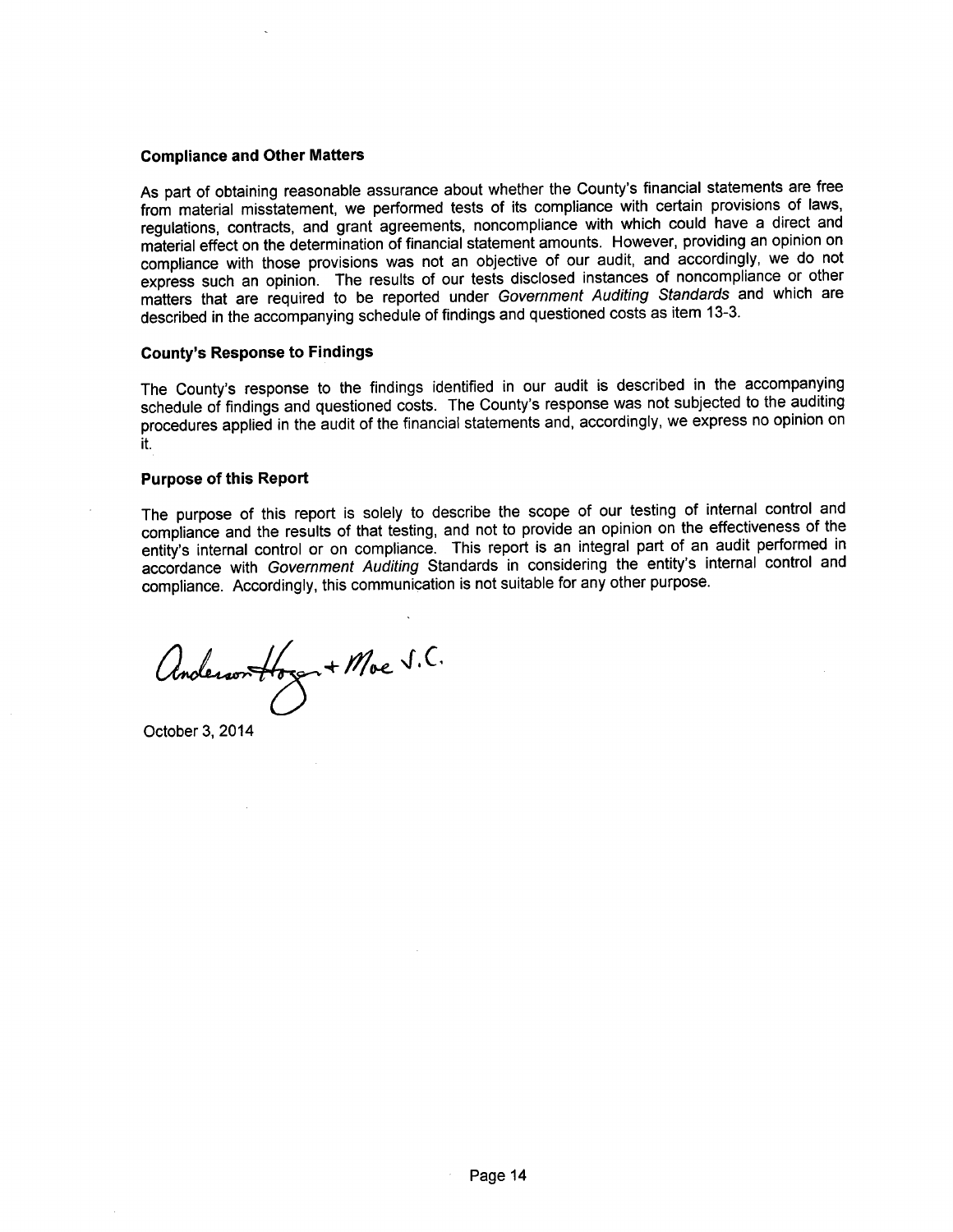# nderson Hager Moe

*Hayward, Spooner and Rice Lake, Wisconsin* 

Michael J. Hager, CPA Randall J. Pachal, CPA Susan E. Ritchie, CPA CVA Larry R. Peterson, CPA Karen J. Siaminski, CPA Mark N. Beckman, CPA

10425 State Hwy. 27S · P. O. Box 986 · Hayward, WI 54843 PHONE (715) 634-2653 FAX (715) 634-2456 [www.ahmcpa.com](http://www.ahmcpa.com)

In Memoriam Gerald R. Anderson 1948-2007

#### INDEPENDENT AUDITOR'S REPORT ON COMPLIANCE FOR EACH MAJOR PROGRAM AND ON INTERNAL CONTROL OVER COMPLIANCE REQUIRED SY OMS CIRCULAR A-133

The Soard of Supervisors Sawyer County Hayward, Wisconsin 54843

#### **Report on Compliance for Each Major Federal Program**

We have audited Sawyer County, Wisconsin's ("County") compliance with the types of compliance requirements described in the *OMB Circular A-133 Compliance Supplement* and the *State. Single Audit Guidelines* that could have a direct and material effect on each of the County's major federal and major state programs for the year ended December 31, 2013. The County's major federal and major state programs are identified in the summary of auditor's results section of the accompanying schedule of findings and questioned costs.

#### **Management's Responsibility**

Management is responsible for compliance with the requirements of laws, regulations, contracts, and grants applicable to its major federal and major state programs.

#### **Auditor's Responsibility**

Our responsibility is to express an opinion on compliance for each of the County's major federal and major state programs based on our audit of the types of compliance requirements referred to above. We conducted our audit of compliance in accordance with auditing standards generally accepted in the United States of America; the standards applicable to financial audits contained in *Government Auditing Standards,* issued by the Comptroller General of the United States; OMS Circular A-133, *Audits of States, Local Governments, and Non-Profit Organizations;* and the *State Single Audit Guidelines.* Those standards, OMS Circular A-133, and the *Guidelines* require that we plan and perform the audit to obtain reasonable assurance about whether noncompliance with the types of compliance requirements referred to above that could have a direct and material effect on a major federal or major state program occurred. An audit includes examining, on a test basis, evidence about the County's compliance with those requirements and performing such other procedures as we considered necessary in the circumstances.

We believe that our audit provides a reasonable basis for our opinion on compliance for each major federal and major state program. However, our audit does not provide a legal determination of the County's compliance.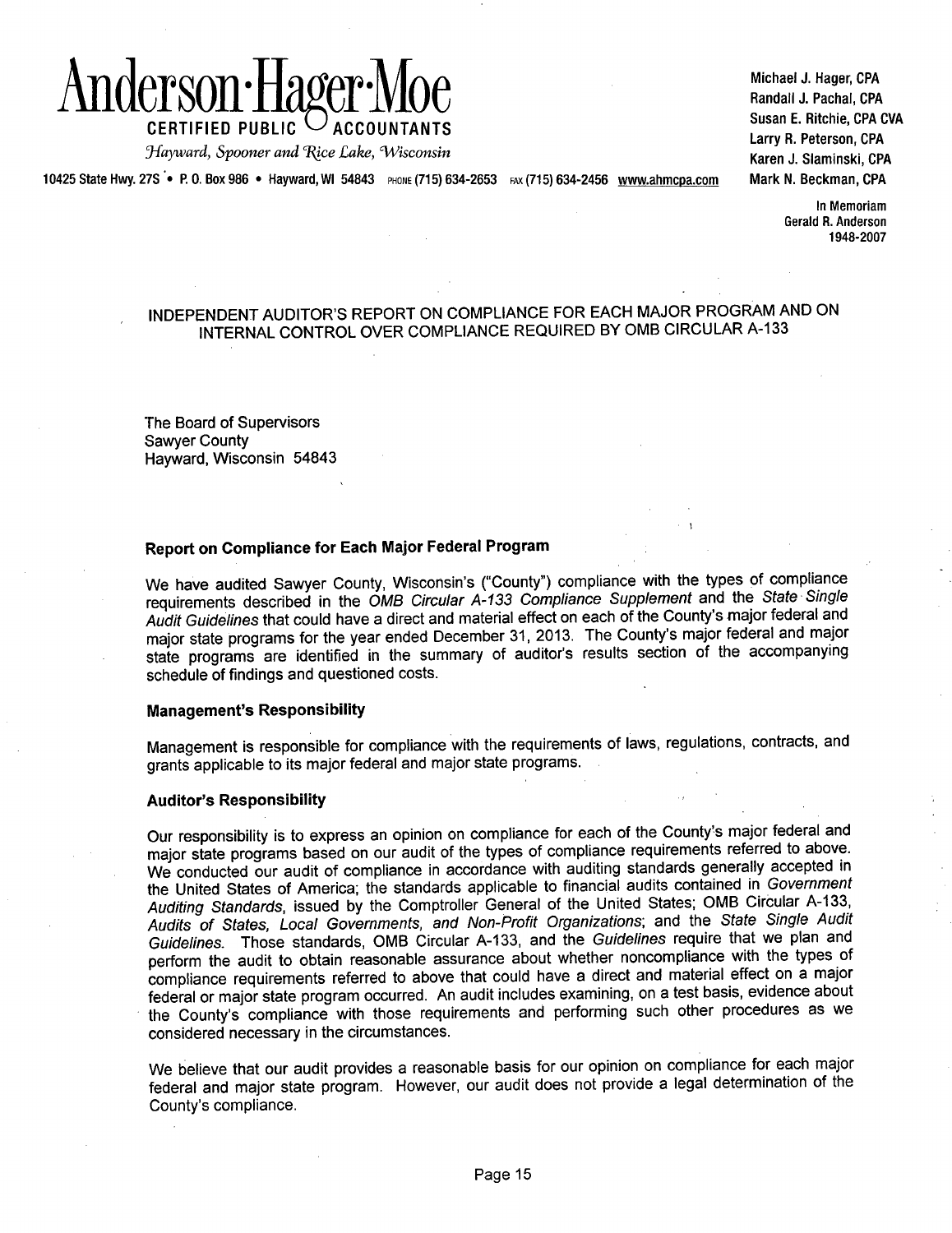#### **Opinion on Each Major Federal and Major State Program**

In our opinion, the County complied, in all material respects, with the types of compliance requirements referred to above that could have a direct and material effect on each of its major federal and major state programs for the year ended December 31, 2013.

#### **Other Matters**

The results of our auditing procedures disclosed instances of noncompliance, which are required to be reported in accordance with OMS Circular A-133 or the *State Single Audit Guidelines* and which are described in the accompanying schedule of findings and questioned costs as item 13-3. Our opinion on each major federal and major state program is not modified with respect to these matters.

The County's response to the noncompliance findings identified in our audit is described in the accompanying schedule of findings and questioned costs. The County's response was not subjected to the auditing procedures applied in the audit of compliance and, accordingly, we express no opinion on the response.

#### **Report on Internal Control Over Compliance**

Management of the County is responsible for establishing and maintaining effective internal control over compliance with the types of compliance requirements referred to above. In planning and performing our audit of compliance, we considered the County's internal control over compliance with the types of requirements that could have a direct and material effect on each major federal or major state program to determine the auditing procedures that are appropriate in the circumstances for the purpose of expressing an opinion on compliance for each major federal or major state program and to test and report on internal control over compliance in accordance with OMS Circular A-133, but not for the purpose of expressing an opinion on the effectiveness of internal control over compliance. Accordingly, we do not express an opinion on the effectiveness of the County's internal control over compliance.

A *deficiency in internal control over compliance* exists when the design or operation of a control over compliance does not allow management or employees, in the normal course of performing their assigned functions, to prevent, or detect and correct, noncompliance with a type of compliance requirement of a federal or state program on a timely basis. A *material weakness in internal control over compliance* is a deficiency, or combination of deficiencies, in internal control over compliance, such that there is a reasonable possibility that material noncompliance with a type of compliance requirement of a federal or state program will not be prevented, or detected and corrected, on a timely basis. A *significant deficiency in internal control over compliance* is a deficiency, or a combination of deficiencies, in internal control over compliance with a type of compliance requirement of a federal or state program that is less severe than a material weakness in internal control over compliance, yet important enough to merit attention by those charged with governance.

Our consideration of internal control over compliance was for the limited purpose described in the first paragraph of this section and was not designed to identify all deficiencies in internal control over compliance that might be material weaknesses or significant deficiencies and therefore, material weaknesses or significant deficiencies may exist that were not identified. We did not identify any deficiencies in internal control over compliance that we consider to be material weaknesses. However, we identified certain deficiencies in internal control over compliance, as described in the accompanying schedule of findings and questioned costs as items 13-1 and 13-2 that we consider to be significant deficiencies.

The County's response to the internal control over compliance findings identified in our audit is described in the accompanying schedule of findings and questioned costs. The County's response was not subjected to the auditing procedures applied in the audit of compliance and, accordingly, we express no opinion on the response.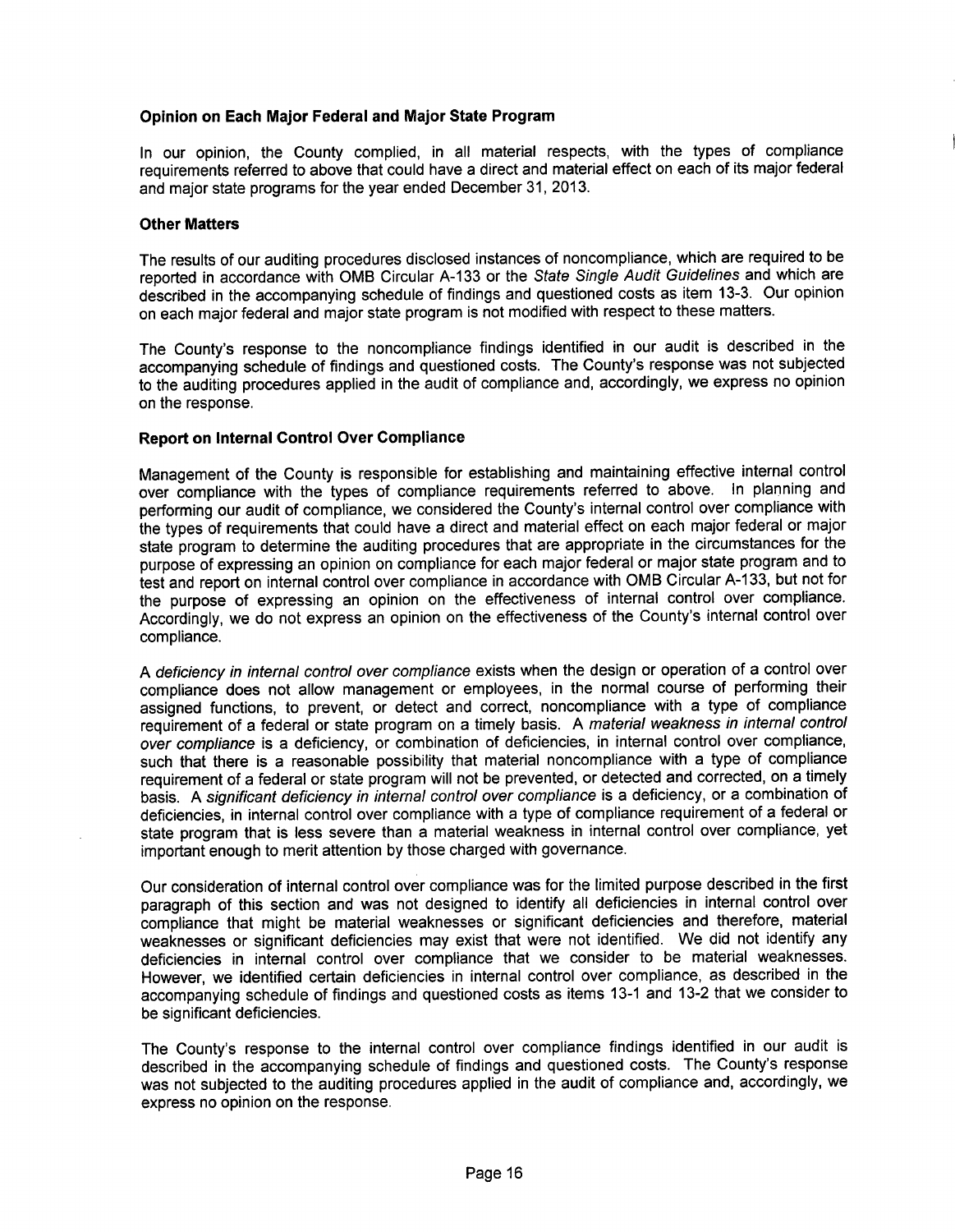This purpose of this report on internal control over compliance is solely to describe the scope of our testing of internal control over compliance and the results of that testing based on the requirements of OMS Circular A-133. Accordingly, this report is not suitable for any other purpose.

This purpose of this report on<br>
esting of internal control over comments Circular A-133. According<br>
Conclusion *.f-Irt"" ,).*C

 $\sim$ 

October 3, 2014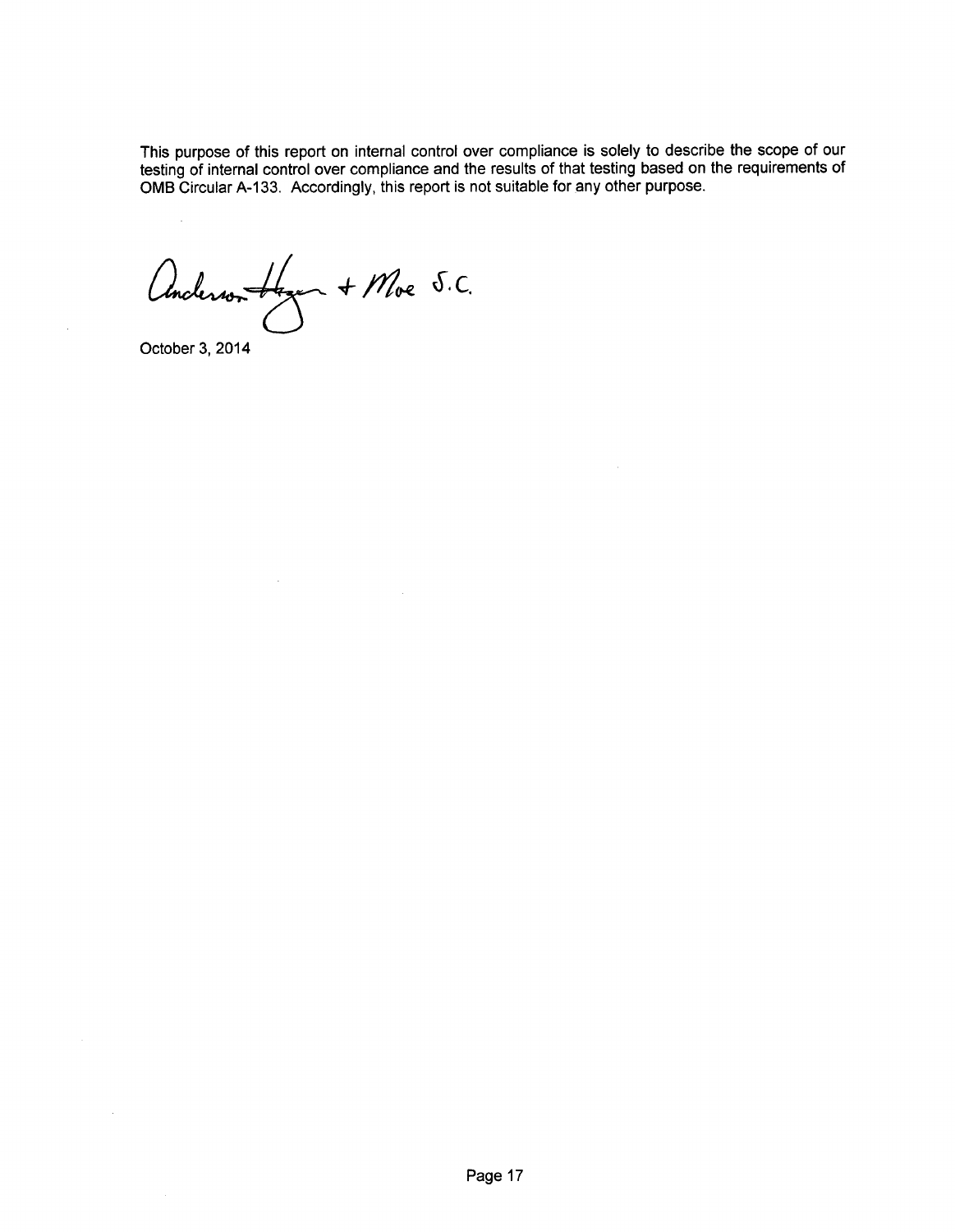#### SCHEDULE OF FINDINGS AND QUESTIONED COSTS YEAR ENDED DECEMBER 31, 2013

 $\mathcal{A}^{\mathcal{A}}$ 

 $\sim$ 

| Section I - Summary of Auditor's Results                                                                                 |                                                                                                                             |  |  |  |  |  |  |  |
|--------------------------------------------------------------------------------------------------------------------------|-----------------------------------------------------------------------------------------------------------------------------|--|--|--|--|--|--|--|
| <b>Financial Statements</b>                                                                                              |                                                                                                                             |  |  |  |  |  |  |  |
| Type of auditor's report issued:                                                                                         | Unqualified                                                                                                                 |  |  |  |  |  |  |  |
| Internal control over financial reporting:                                                                               |                                                                                                                             |  |  |  |  |  |  |  |
| Material weakness(es) identified?                                                                                        | Yes<br>$\times$<br>No                                                                                                       |  |  |  |  |  |  |  |
| Significant deficiencies identified that are not considered<br>to be material weakness(es)?                              | None Reported<br>Yes<br>х                                                                                                   |  |  |  |  |  |  |  |
| Noncompliance material to the financial statements noted?                                                                | $\overline{\mathsf{x}}$<br>Yes                                                                                              |  |  |  |  |  |  |  |
| <b>Federal Awards</b>                                                                                                    |                                                                                                                             |  |  |  |  |  |  |  |
| Internal control over major programs:                                                                                    |                                                                                                                             |  |  |  |  |  |  |  |
| Material weakness(es) identified?                                                                                        | No<br>Yes<br>X.                                                                                                             |  |  |  |  |  |  |  |
| Significant deficiencies identified that are not considered<br>to be material weakness(es)?                              | None Reported<br>Yes<br>х                                                                                                   |  |  |  |  |  |  |  |
| Type of auditor's report issued on compliance for<br>major programs:                                                     | Unqualified                                                                                                                 |  |  |  |  |  |  |  |
| Any audit findings disclosed that are required to be<br>reported in accordance with section 510(a)<br>of Circular A-133? | X.<br>No<br>Yes                                                                                                             |  |  |  |  |  |  |  |
| Identification of major federal program                                                                                  |                                                                                                                             |  |  |  |  |  |  |  |
| <b>CFDA Number</b>                                                                                                       | Name of<br>Federal Program or Cluster                                                                                       |  |  |  |  |  |  |  |
| 10.561<br>93.778<br>20.509<br>20.509                                                                                     | Food Stamp Program<br>Medical Assistance Program<br>Formula Grants for Rural Areas<br>ARRA - Formula Grants for Rural Areas |  |  |  |  |  |  |  |
| Dollar threshold used to distinguish between Type A<br>and Type B Programs                                               | \$300,000                                                                                                                   |  |  |  |  |  |  |  |
| Auditee qualified as a low-risk auditee?                                                                                 | No<br>Yes                                                                                                                   |  |  |  |  |  |  |  |

 $\sim 10^7$ 

 $\bar{.}$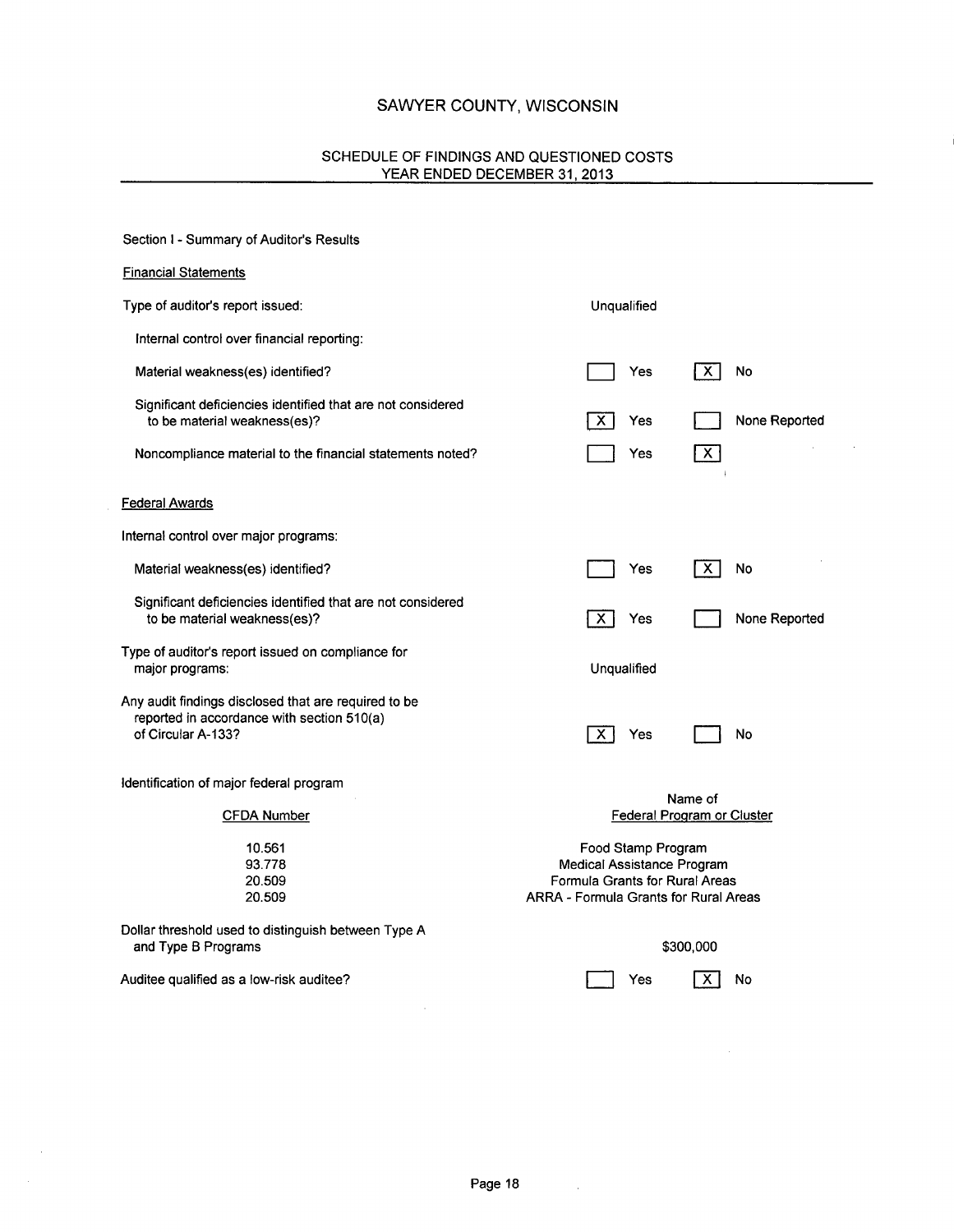#### SCHEDULE OF FINDINGS AND QUESTIONED COSTS YEAR ENDED DECEMBER 31, 2013

| <b>State Awards</b>                                                                                                      |                                                                                                                                                                                                                                    |
|--------------------------------------------------------------------------------------------------------------------------|------------------------------------------------------------------------------------------------------------------------------------------------------------------------------------------------------------------------------------|
| Internal control over major programs:                                                                                    |                                                                                                                                                                                                                                    |
| Material weakness(es) identified?                                                                                        | No<br>Yes                                                                                                                                                                                                                          |
| Significant deficiencies identified that are not considered<br>to be material weakness(es)?                              | None Reported<br>Yes                                                                                                                                                                                                               |
| Type of auditor's report issued on compliance for<br>major programs:                                                     | Unqualified                                                                                                                                                                                                                        |
| Any audit findings disclosed that are required to be<br>reported in accordance with section 510(a)<br>of Circular A-133? | No<br>Yes<br>х                                                                                                                                                                                                                     |
| Identification of major state programs                                                                                   |                                                                                                                                                                                                                                    |
| <b>State Number</b><br>435.560100<br>435.561 / 437-3561<br>435.681 / 437-3681<br>410.313<br>370.576 / 370.577<br>395.104 | Name of State Program or Cluster<br>Aging and Disability Resource Centers<br><b>Basic County Allocation</b><br>State / County Match<br>Community Youth and Family Aids Program<br><b>ATV Aids</b><br><b>Transit Operating Aids</b> |
| Dollar threshold used to distinguish between Type A<br>and Type B Programs                                               | \$100,000                                                                                                                                                                                                                          |

Section II - Financial Statement Findings

Significant Deficiencies

13-1 Oversight of the Financial Reporting Process

Criteria: Internal controls should be in place to provide reasonable assurance that County management takes responsibility for the financial statements.

Condition: The County does not have a system on internal controls that would enable management to conclude the financial statements and related disclosures are complete and presented in accordance with GAAP.

Context: The County outsources the drafting of the financial statements to ensure they are prepared in conformity with GAAP.

Cause: County's management does not have the internal controls in place to ensure financial statements would be prepared in conformity with GAAP without outsourcing these services to experienced accountants.

Effect: Because of the outsourcing of drafting the financial statements, County management relies upon an accounting firm to draft the financial statements and related disclosures.

Recommendation: Procedures should be implemented to require County management to review the drafted financial statements with the accounting firm and take responsibility for the finalized financial statements.

Views of responsible officials and planned corrective actions: Sawyer County recognizes management's responsibility for the financial statements despite being drafted by an accounting firm since Sawyer County's small size and limited staff in the clerk's office and accounting department.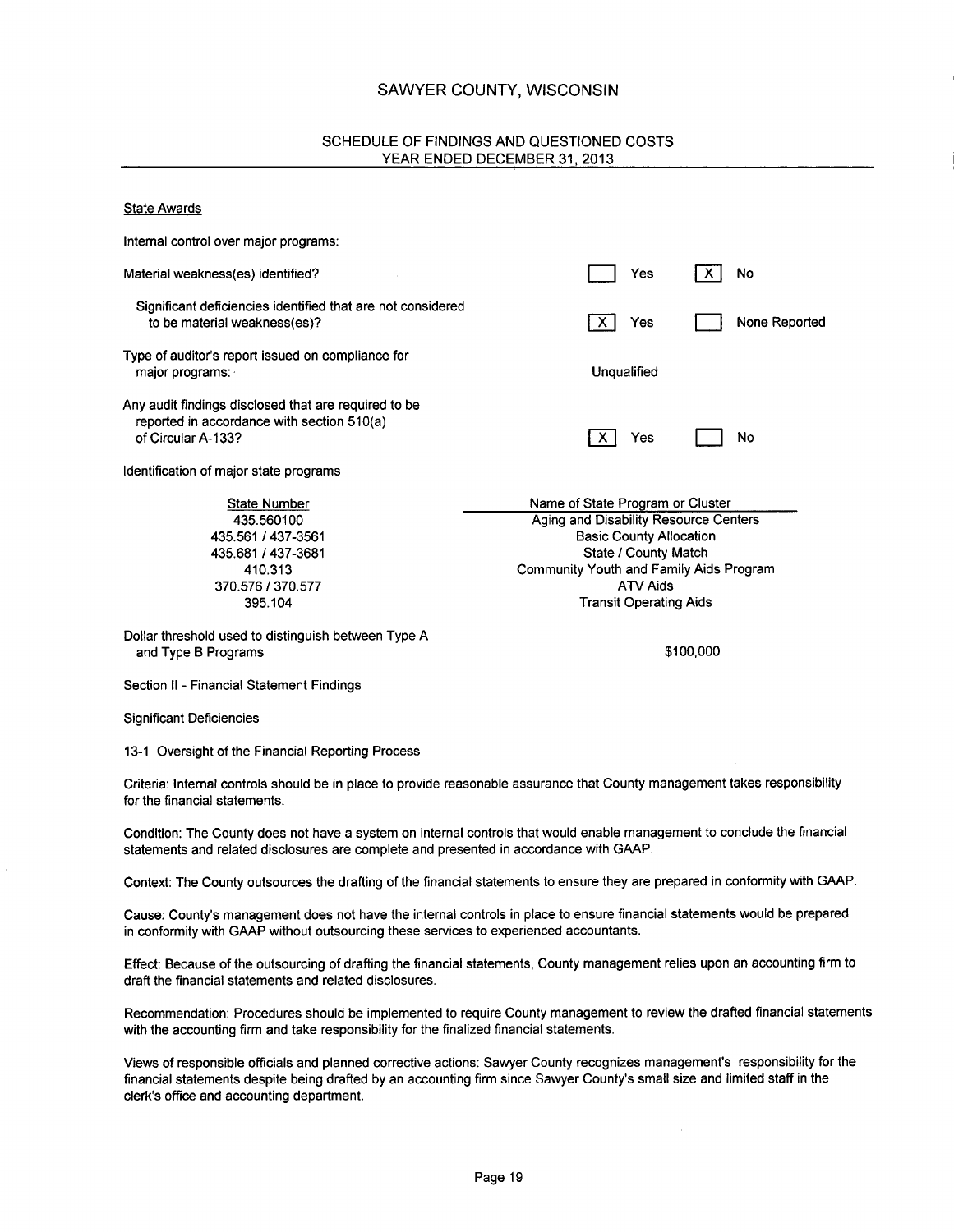#### SCHEDULE OF FINDINGS AND QUESTIONED COSTS YEAR ENDED DECEMBER 31,2013

Significant Deficiencies (continued)

13-2 Lack of timely cash reconciliation

Criteria: Internal controls should be in place to ensure that cash is timely reconciled between the general ledger and the bank the bank account reconciliations prepared by the Treasurer's department.

Condition: Ending cash balances as of December 31, 2013 did not agree between the general ledger and the bank reconciliations prepared by the Treasurer's department.

Context: Comparison of the Treasurer's department cash reconciliations to the general ledger revealed a difference between the general ledger and the Treasurer's reconciliations.

Cause: In 2013 the County had staff turnover in the accounting department and the general ledger cash accounts were not reconciled to the bank account reconciliations prepared by the Treasurer's department.

Effect: The general ledger ending cash balance was \$43,132 higher than the bank reconciliations prepared by the Treasurer's department.

Recommendation: Procedures should be implemented to require County management to timely reconcile the cash accounts between the general ledger and the bank account reconciliations prepared by the Treasurer's department.

Views of responsible officials and planned corrective actions: Sawyer County management recognizes the importance of timely reconciliation of cash accounts between the general ledger and the bank account reconciliations prepared by the Treasurer's department. The accounting department was able to make the adjustments to the general ledger needed for cash to reconcile. Procedures have been implemented to ensure the reconciliation is done monthly.

Section III - Federal and State Award Findings and Questioned Costs

| 13-1 Oversight of the Financial Reporting Process                | see section II |
|------------------------------------------------------------------|----------------|
| 13-2 Lack of timely cash reconciliation                          | see section II |
| 12.3 Donartmont of Children and Eamilies . Child Sunnort Program |                |

13-3 Department of Children and Families - Child Support Program

Criteria: Department of Children and Families State Single Audit Guidelines requires any variance between reported costs and reimbursements to the County's ledger be identified in the finding section of the audit report.

Condition: The sum of the 2013 monthly expenditure reports submitted to the state for the Child Support department was less than the total expenses reported in the County Trial Balance.

Context: Comparison of submitted expenditure reports to monthly summary sheets showed amounts agreed except for December. Further comparison of the reported expenditures to the Trial Balance revealed under-reported expense.

Cause: Year end adjustments recorded by the accounting department were posted after the Child Support director prepared the December expenditure report. This resulted in under-reported expenditures.

Effect: The under-reported expenditures for 2013 was \$953. After the 66% reimbursement factor is applied, the County shorted itself \$629 of potential reimbursements.

Recommendation: Improve internal control by having the Child Support director work with the accounting department to verify all adjustments for Child Support expenses have been posted to the General Ledger for the year.

Views of Responsible Officials and Planned Corrective Actions: The Child Support director agrees that a year-end review of the final expenditure report before submitting would reduce the chance of under or over reporting expenses.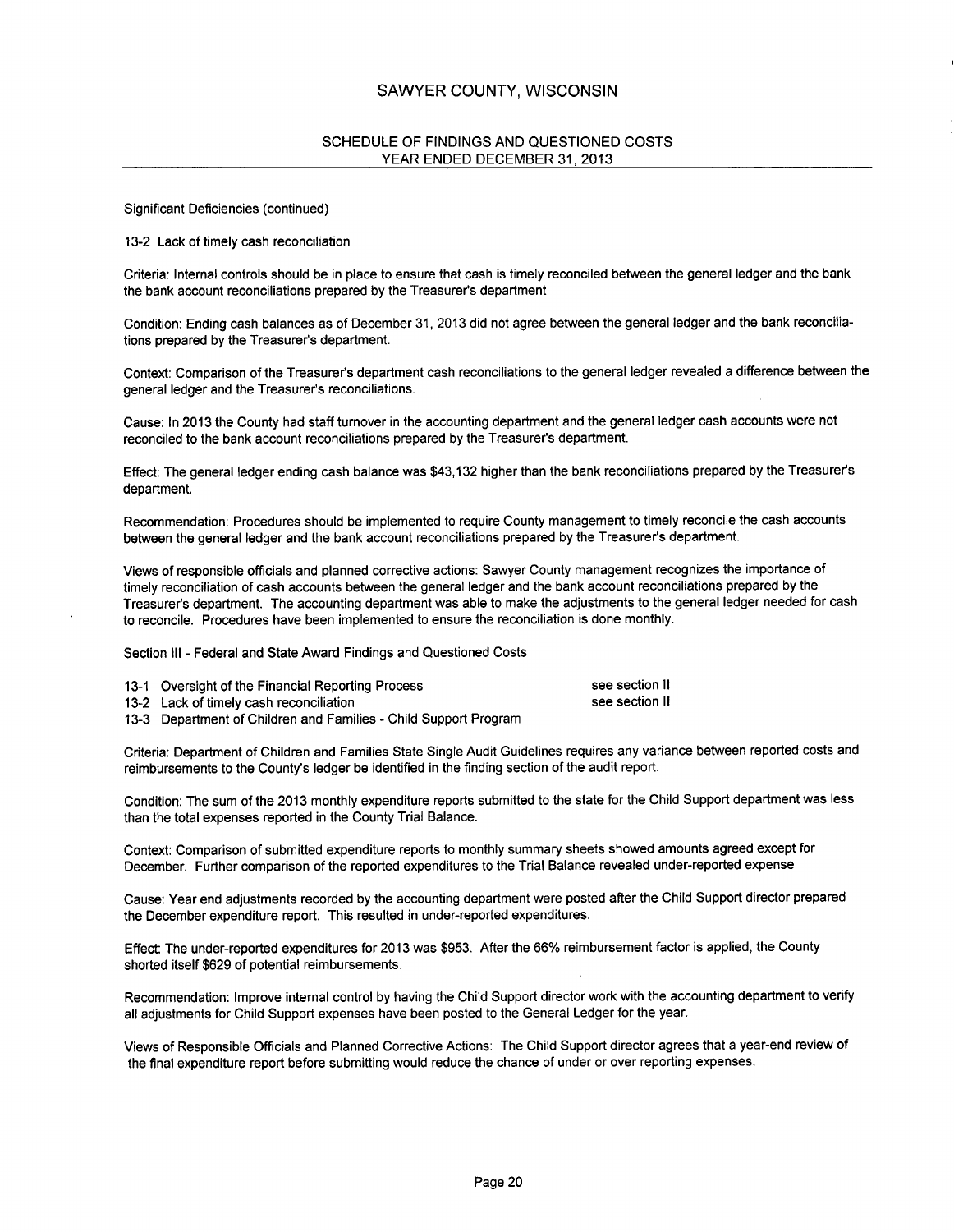#### SCHEDULE OF FINDINGS AND QUESTIONED COSTS YEAR ENDED DECEMBER 31,2013

#### Section IV - Other Issues

| 1. Does the auditor's report or the notes to the financial statements include<br>disclosure with regard to substantial doubt as to the auditee's ability to<br>continue as a going concern?                                                                                                                                                                                 | <b>No</b> |
|-----------------------------------------------------------------------------------------------------------------------------------------------------------------------------------------------------------------------------------------------------------------------------------------------------------------------------------------------------------------------------|-----------|
| 2. Does the audit reprt show audit issues (i.e. material non-compliance,<br>non-material non-compliance, questioned costs, material weakness,<br>reportable condition, management letter comment, excess revenue or<br>excess reserve) related to grants/contracts with funding agencies that<br>require audits to be in accordance with the State Single Audit Guidelines: |           |
| Department of Health Services                                                                                                                                                                                                                                                                                                                                               | No        |
| Department of Children and Families                                                                                                                                                                                                                                                                                                                                         | Yes       |
| Department of Workforce Development                                                                                                                                                                                                                                                                                                                                         | No.       |
| Department of Corrections                                                                                                                                                                                                                                                                                                                                                   | No.       |
| Department of Administration                                                                                                                                                                                                                                                                                                                                                | No        |
| Department of Agriculture                                                                                                                                                                                                                                                                                                                                                   | No        |
| Department of Justice                                                                                                                                                                                                                                                                                                                                                       | No        |
| Department of Military Affairs                                                                                                                                                                                                                                                                                                                                              | No        |
| Department of Education                                                                                                                                                                                                                                                                                                                                                     | No        |
| Department of Transportation                                                                                                                                                                                                                                                                                                                                                | No.       |
| Department of Natural Resources                                                                                                                                                                                                                                                                                                                                             | No.       |
| Department of Commerce                                                                                                                                                                                                                                                                                                                                                      | No        |
| Department of Safety and Professional Services                                                                                                                                                                                                                                                                                                                              | No.       |
| Department of Agriculture, Trade and Consumer Protection                                                                                                                                                                                                                                                                                                                    | No.       |
| <b>Public Service Commission</b>                                                                                                                                                                                                                                                                                                                                            | No        |

3. Was a Management Letter or other document conveying audit comments issued as a result of this audit?

4. Name and Signature of partner

5. Date of report

Yes *CJ14* aer, CPA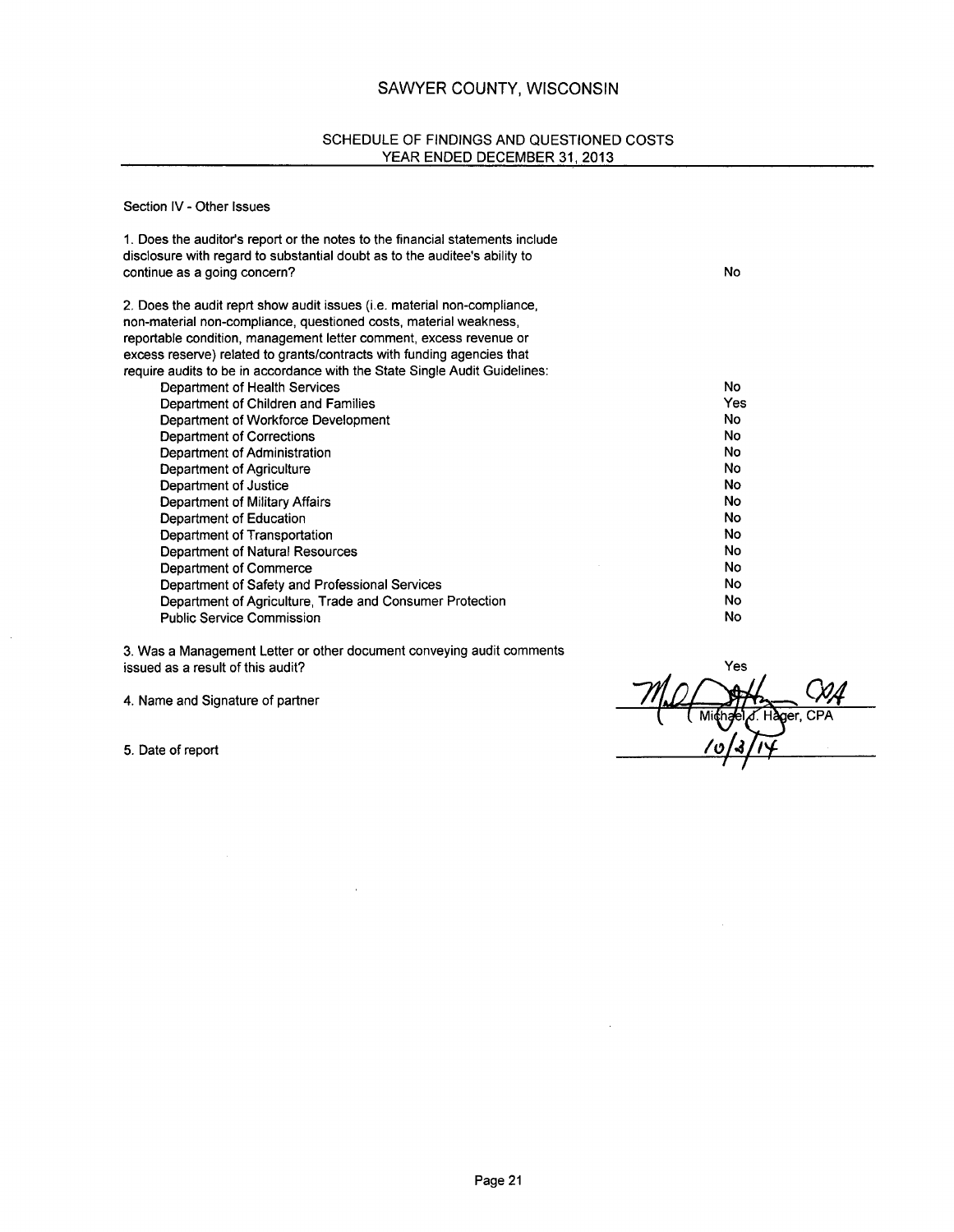#### SUMMARY SCHEDULE OF PRIOR AUDIT FINDINGS YEAR ENDED DECEMBER 31, 2013

Finding 12-1 Significant Audit Adjustments

Condition: Management had not adjusted all account balances to reflect appropriate year-end balances.

Recommendation: Procedures should be implemented to require management to record adjustments prior to the audit audit fieldwork, so as to make better budgeting decisions.

Current Status: Sawyer County hired an accounting manager in the spring of 2013. The accounting manager is working with departments to reduce the magnitude of the audit adjustments.

Finding 12-2 Oversight of the Financial Reporting Process

Condition: The County does not have a system on internal controls that would enable management to conclude the the financial statements and related disclosures are complete and presented in accordance with GAAP.

Recommendation: Procedures should be implemented to require County management to review the drafted financial statements with the accounting firm and take responsibility for the finalized financial statements.

Current Status: Sawyer County continues to assess whether outsourcing of this service is warranted due to the small size of the County staff and not having staff with the skills and experience to prepare GAAP basis financial statements.

Finding 12-3 Purchase Order System

Condition: Materials and supplies purchases are not centralized.

Recommendation: Establish a central purchase order system to control the purchase of materials and supplies.

Current Status: Sawyer County accounting manager and administrative committee review budget to actual reports each month for all departments.

Finding 12-4 Purchase of Service Department of Health Services

Condition: Four service providers listed in the Schedule of Findings and Questioned Costs did not have audit reports turned into Sawyer County by the completion of fieldwork.

Recommendation: The County should be more proactive with their service providers by reviewing the payment history the payment history for each service provider to determine which will need audits turned in and send them reminders.

Current Status: Each of the service providers listed in the 2012 Schedule of Findings and Questioned Costs have submitted audit reports to Sawyer County for 2012.